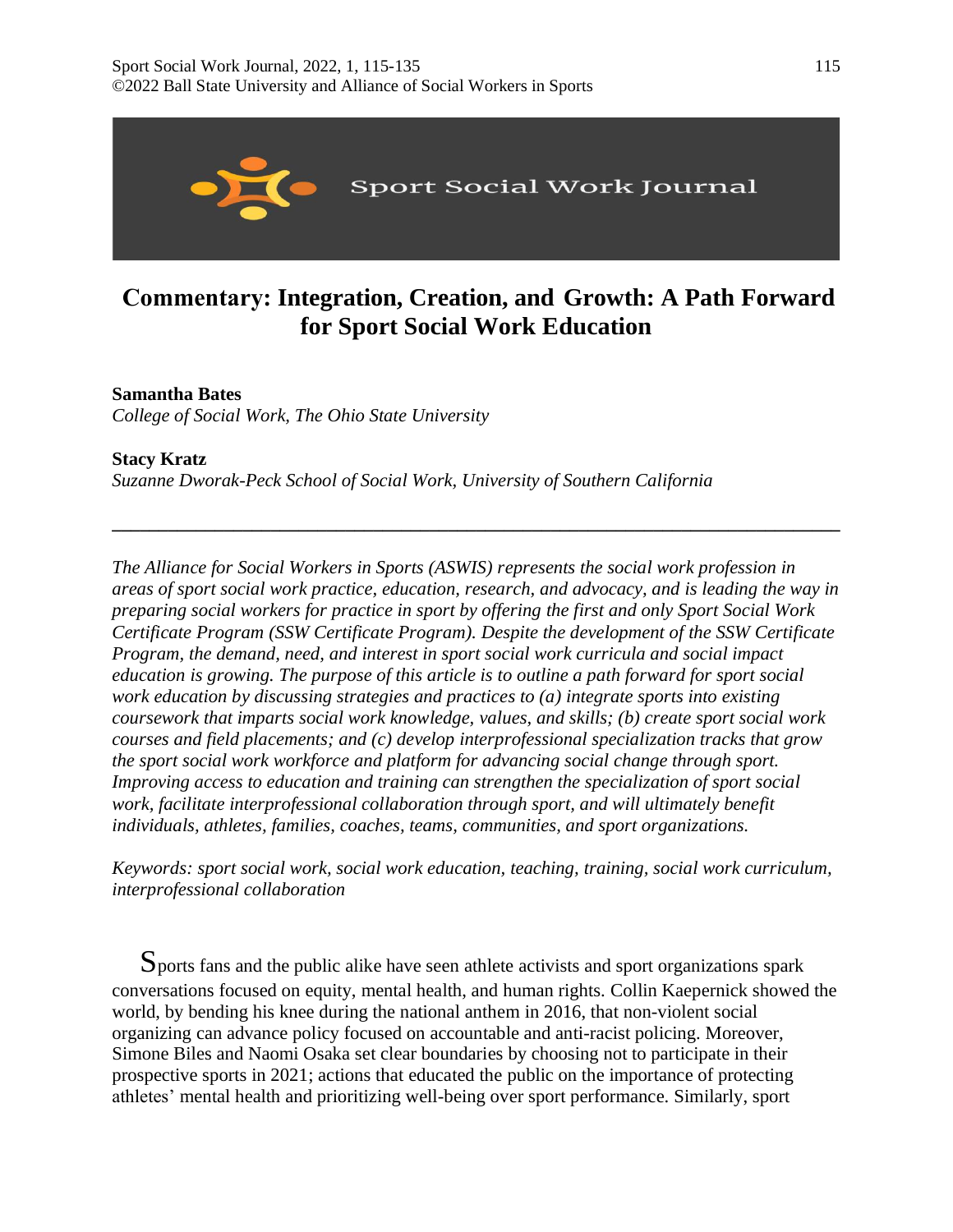organizations and global governing bodies have leveraged their power and allocated resources to address issues of equity and social injustice. Major League Baseball moved the 2020 All-Star game out of Georgia to protest voter suppression laws (Dimond & Radnofsky, 2021), and the International Day of Sport for Development and Peace was established in 2013 to leverage sport as a platform for social change (United Nations, 2013). These examples demonstrate, in no uncertain terms, shared values among athlete activists, sport organizations, governmental agencies, and the profession of social work.

Social work is a practice-based profession driven by values including social justice, integrity, and competence. Social workers are actively involved in advocacy comparable to the efforts of athlete activists, leaders in sport, and athletic organizations to destigmatize mental health and address complex social injustices. In sports terms, social workers are not on the sidelines but rather "in the game" when it comes to promoting social and economic justice, improving access to mental health services, and challenging individual and structural forms of oppression. To demonstrate, The Bureau of Labor Statistics (2021) recently reported approximately 715,600 social workers engage in practice "to enhance human well-being" in settings such as mental health clinics, schools, child welfare, and human service agencies, hospitals, settlement houses, community agencies, and private practices (National Association of Social Workers [NASW], 2017). Furthermore, a five-year impact report assessing progress toward addressing 13 macrolevel social issues, such as systemic racism, human rights, and homelessness, revealed the growing impact of social work research, education, and practice in the fight to champion social change (American Academy for Social Work and Social Welfare, 2021). Ultimately, social workers and leaders in sport are those that have the experiences, relationships, and platforms to contribute to local and global social change efforts.

The potential for strong, well-informed, and effective collaborations among sectors of social work and athletics is promising, yet the establishment of a cohesive partnership is necessary for the two bodies to work together toward shared goals. Recognizing the potential for collaboration across sport and social work, the Alliance for Social Workers in Sports (ASWIS) was created in 2015 "to promote individual and community well-being through partnerships between the profession of social work and the field of athletics" (ASWIS, 2021). Over the last several years, the ASWIS has grown into a community of over 200 dedicated social work and interdisciplinary faculty members, practitioners, advocates, and students. The ASWIS is actively involved in building partnerships in areas where social work and sports systems intersect, and in strengthening the utilization of sport as a tool to promote individual and community outcomes (ASWIS, 2021). The collective outreach, education, and advocacy of the ASWIS continue to increase awareness of the specialization of sport social work within the social work profession and among interprofessional disciplines (McHenry et al., 2021).

As the ASWIS has grown, so too has the demand for social impact education within institutions of higher education. Students entering colleges and universities across the country are looking to pursue meaningful careers in the social sector yet lack access to interprofessional curricular pathways that harness their creativity, empathy, and insight to address complex social problems. Since its inception in 2015, the ASWIS has worked with professionals across multiple domains of sport to raise awareness about the profession of social work and to develop partnerships that improve conditions for athletes, teams, and communities.

The ASWIS has also led the way in creating a social impact curriculum that seeks to prepare the social workers for practice in athletic settings and engagement in broader advocacy efforts that utilize sport as a vehicle for social change. The ASWIS offers the first and only Sport Social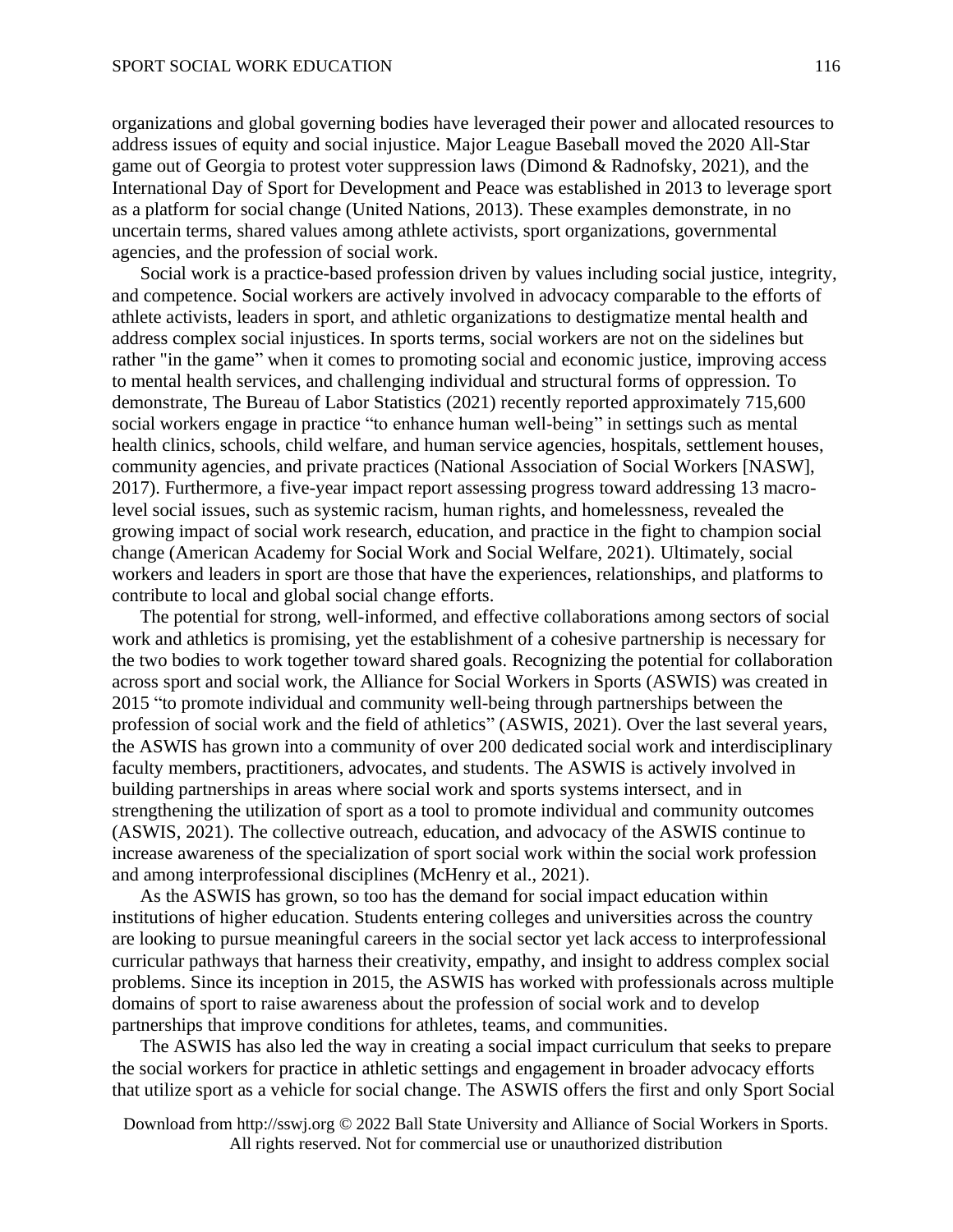Work (SSW) Certificate Program for graduate-level social work practitioners with an interest in sport social work (ASWIS, 2021). The one-year, hybrid certificate program focuses on enhancing knowledge and skills relating to sport and social work theory, practice, research, and policy (ASWIS, 2021). The SSW Certificate program has several strengths and weaknesses for students looking to pursue a social impact education.

Strengths of the SSW Certificate Program include the ability to facilitate students' field placements in athletic settings, its online accessibility, and the depth of the program. In addition, the SSW Certificate Program is currently approved for 52 continuing education units by the National Association of Social Workers (NASW). Weaknesses of the SSW Certificate Program include its high cost (\$2,600), and a lack of formal recognition from the Council on Social Work Education (CSWE) as accredited coursework within social work undergraduate and graduate programs. Without recognition from CSWE, social work students and students with an interest in advancing social change through sport are unable to access meaningful and innovative content, sport-focused coursework, and interprofessional education opportunities that can prepare them for practice with athletes or activism through sport.

Leaders of the sport social work movement are dedicated to growing the specialization of sport social work, developing partnerships with athletic organizations, and contributing to innovations in high-quality social impact education. To date, the SSW Certificate Program is a novel curricular model, but there are opportunities beyond this program to prepare interprofessional students for careers that use sport to advance social change (Beasley et al., 2019; Newman, 2021). With growing opportunities at the convergence of sport and social work, the purpose of this article is to outline a path forward for sport social work education. This commentary aims to describe ways in which the social work profession can (a) *integrate* sports into existing coursework that imparts social work knowledge, values, and skills; (b) *create* sport social work courses and field placements; and (c) develop interprofessional specialization tracks that *grow* the sport social work workforce.

## **Intersection of Sport and Social Work**

Sport is one context in need of practitioners to address mental health concerns, and that intersects with emergent social, economic, and human rights issues at the forefront of public health and international policy debates (Anderson-Butcher & Bates, 2021; Dean & Rowan, 2014; Gill, 2008; Moore & Gummelt, 2017). The National Collegiate Athletic Association Sport Science Institute (NCAA, 2016) recently recommended that all athletic organizations hire a licensed mental health provider to support student-athlete mental health and well-being. This advocacy by the NCAA is due in part to increased awareness of the mental health vulnerabilities of athletes and gaps in higher education services to address the needs of athletes (i.e., after-hours care, interprofessional care teams, etc.). Sudano and Miles (2016) revealed only 20.5% of 127 college athletic programs had a mental health provider on their staff, yet recent reports estimate that between 24% to 31% of athletes admit to feeling significantly overwhelmed while balancing college academics and athletics (NCAA Goals Study, 2020). Furthermore, only 37% to 46% of athletes reported feeling very satisfied with the mental health care they receive from their organizations (NCAA Goals Study, 2020). As athletic organizations work to destigmatize support and increase access to mental health services, social workers can expect to see an increase in demand for mental health providers who are prepared for serving on interprofessional teams in athletic settings.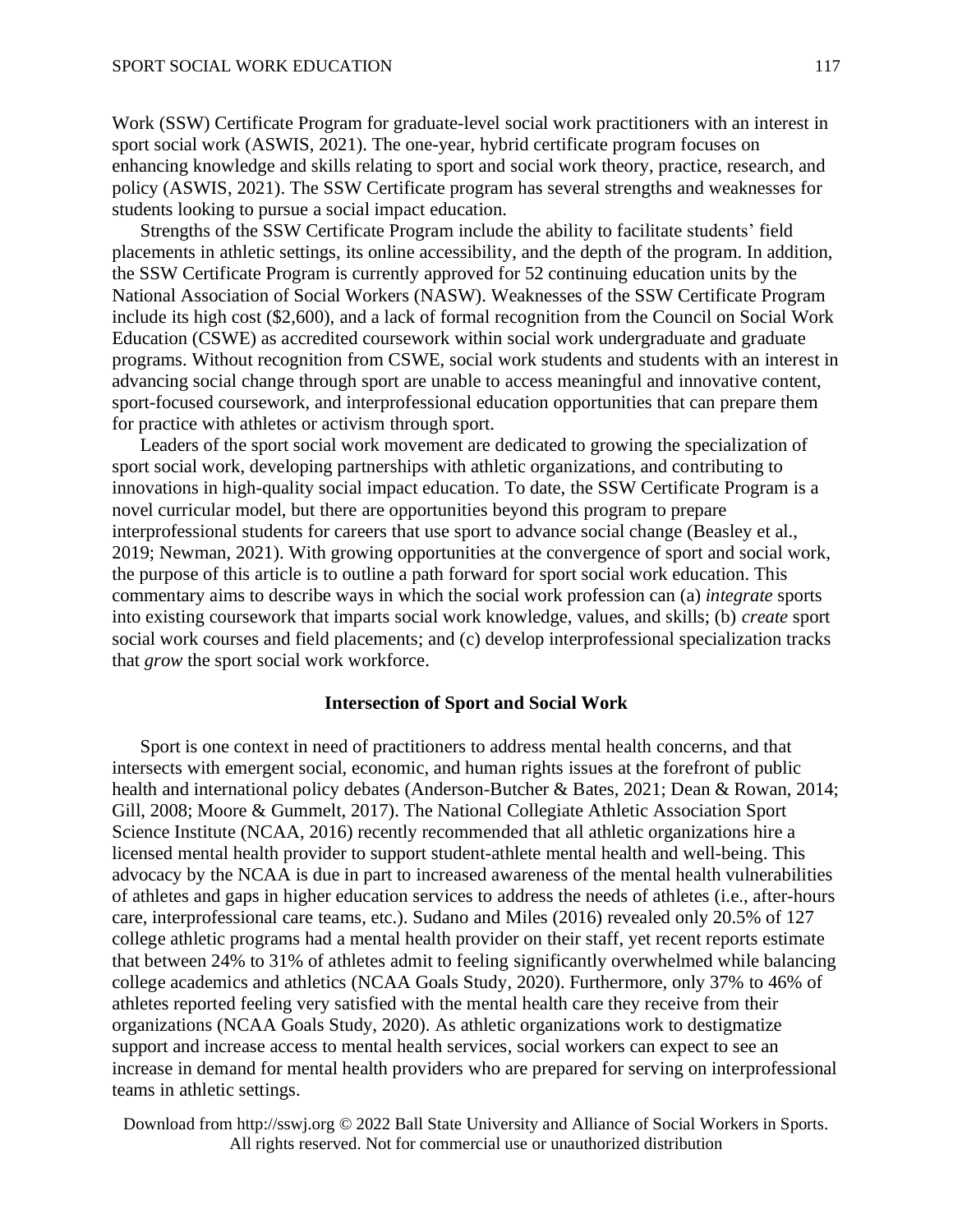The connection between sport and social work also extends beyond the provision of clinical mental health supports to athletes. Sport has the potential to improve health outcomes and empower and connect people across the world. Laureus Sport for Good (2021) is a charitable company that aims to address six social focus areas of global social change which align with the United Nations Sustainable Development Goals (SDGs). Laureus Sport for Good (2021) funds programs, services, and activities that address health, employability, education, inclusivity, equity, and peace – with a focus on using sport to address systemic inequities and improve social conditions. Beyond the provision of financial support, Laureus Sport for Good (2021) also brings leaders of sport-based youth development programs together from all over the world. The organization encourages participation in learning communities that inform programmatic growth and the exchange of new ideas to help develop best practices in the field of sport for development. For social workers, Laureus Sport for Good's mission aligns with professional values of social justice, the importance of human relationships, and competence at a global scale.

Sport is also relevant to informing U.S. and international policy issues such as democracy and diplomacy, environmental protection, and human rights. Social, economic, and political justice issues that influence sport and are influenced by sports include, but are not limited to, transgender rights, athlete compensation (i.e., name, image, and likeness policies), pay equity, employment, tourism, and economic development. The United States Bureau of Educational and Cultural Affairs houses the "Sport Diplomacy Program" leveraging sport and athletic platforms to champion foreign policy priorities and promote mutual understanding of global issues (U.S. Department of State, 2021). The fact is that social workers share similar values with athletic organizations and governmental agencies that use sport as a relational and community intervention to address social issues across the micro-macro continuum.

#### **Integration of Sport in Social Work Coursework**

Given the expansive reach of sport and high levels of engagement globally, sport is an excellent platform and tool to cultivate learning and growth across the nine CSWE social work competencies (Bates, under review; Moore & Gummelt, 2017). Currently, social work courses engage students in learning about the social work profession, human behavior and the social environment, diversity and intersectionality, and social work practice (CSWE, 2015a). The integration of sport-focused content into social work courses has the potential to capture students' attention and help make relevant connections to social issues that influence youth, families, and communities across the macro-micro continuum. By integrating sport content into coursework using low-effort integration strategies that increase students' exposure to sport, social work students can better understand how to leverage sport to improve social conditions when working in their various micro-, mezzo, or macro-practice settings.

*Introductory social work courses.* Sport topics can help strengthen students' understanding of the history of the social work profession. In introductory courses, social work educators have an opportunity to outline the history of sport social work by integrating content focused on the contributions of Jane Addams and other social justice pioneers (Kratz & Rosado, 2021, in press; Lawson & Anderson-Butcher, 2001; Reynolds, 2017). For instance, social work pioneers such as Jane Addams often used sport, recreation, and play to strengthen social bonds, support positive overall health and well-being, and cultivate a sense of community (Kratz & Rosado, in press). Furthermore, instructors can demonstrate the synergies between sport and social work through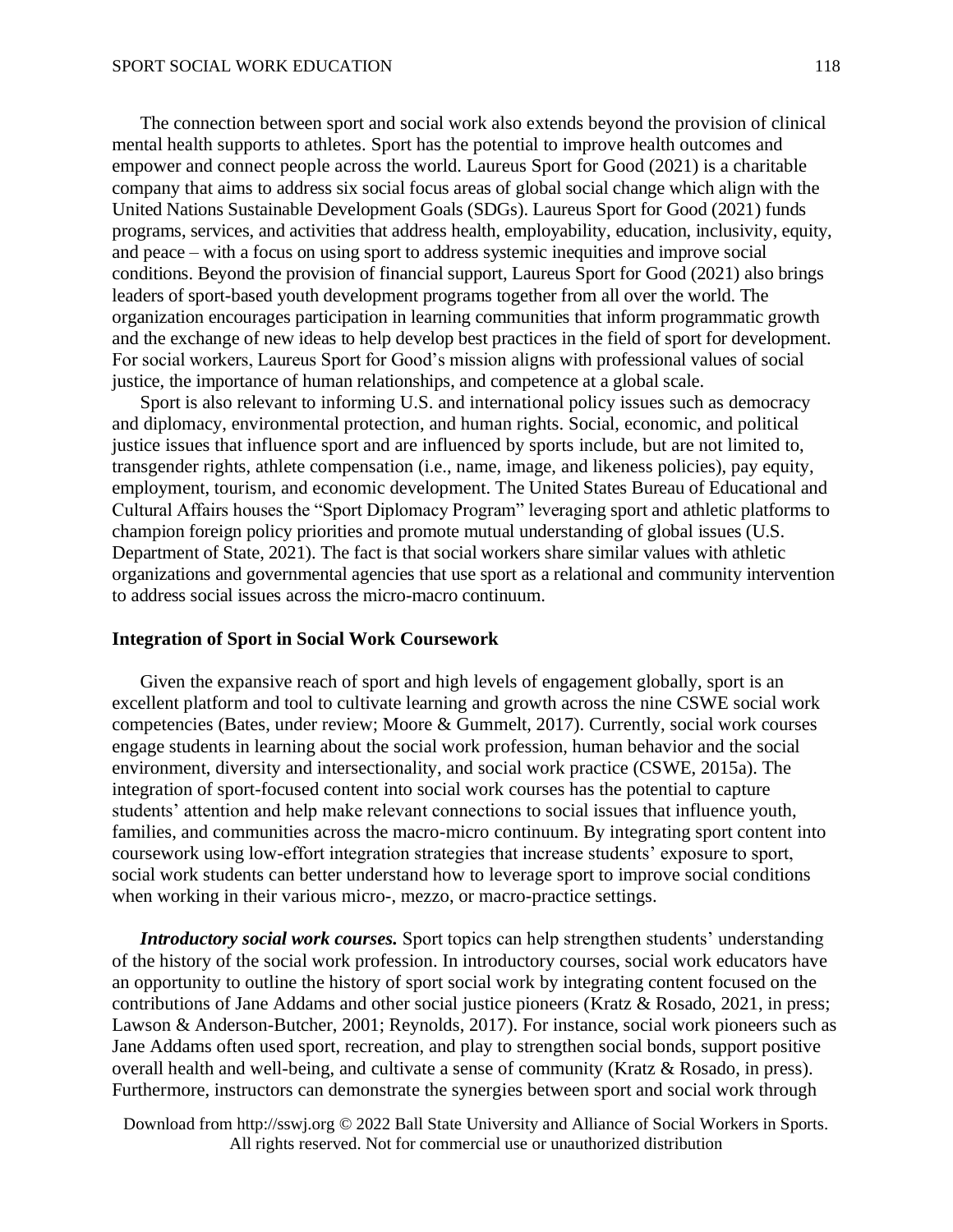the contributions of activists like W.E.B Dubois who, although not a social worker, pioneered the creation of the National Association for the Advancement of Colored People (NAACP). The NAACP has long stood in solidarity with athletes protesting and organizing through sport (Henderson, 2009). These examples can provide students with an understanding of how sport cultivates community and contributes to social change.

Introductory courses provide excellent opportunities to highlight diverse employment opportunities for students with an interest in social justice and education, coaching, sport science, or exercise physiology. Instructors teaching introductory courses could invite guest speakers who will expose students to different areas of social work. Sport social workers can speak to students about challenges, ethical issues, and practice innovations in athletic settings or the sport social work profession more broadly (Bates, under review). Bates (under review) invited several sport social workers leading policy and practice efforts in organizations such as the NFL Player Care Foundation and university athletic departments (see University of Michigan Athletes Connected Program, n.d.) to an introductory sport social work course. Students in the introductory courses reported learning from the guest speakers about how social work values and ethics align with employment opportunities in sport organizations (Bates, under review). Further, instructors teaching introductory courses can encourage students with an interest in sport to explore the ASWIS network, subcommittees, newsletters, blogs, and research opportunities. These are just a few of the ways instructors can introduce students to the specialization of sport social work and embed sport-focused content into courses.

*Human behavior in the social environment.* Sport social work content is also an excellent fit for human behavior in the social environment (HBSE) courses. Sport, play, and recreation are social determinants of health that have a bi-directional relationship with environmental conditions in which people are born, live, learn, work, play, worship, and age that affect a wide range of risk factors, functioning, and quality-of-life outcomes. Studies show that adults experience an array of positive health benefits and that there is a reduced risk of early mortality if they participate in 150 minutes per week of moderate-to-vigorous physical activity (Warburton & Bredin, 2017). Along with the broader health implications, social work practitioners need to be able to (a) provide psychoeducation on the influence of physical activity on endorphins and other neurotransmitters which impact mood and stress (Mikkelsen et al., 2017); (b) recognize how sport can cultivate community, belonging, comradery, and social support (Eime et al., 2013); and, (c) understand how sport can teach life and social skills such as teamwork, problemsolving, goal-setting, and social responsibility (Hermens et al., 2017). Understanding the ways sport, play, and recreation influence individuals will enable social work students to assess clients' behaviors and social environment, which in turn can inform the design of prevention and intervention efforts that focus on holistic health and well-being.

*Diversity and intersectionality.* Sport-focused content has important links to diversity and social justice issues. Sports serve as a universal "hook" that engages millions of people and exposes participants and spectators to new people, relationships, experiences, ideas, social issues, and cultures (Hartman & Kwauk, 2011; Newman et al., 2019). Culturally, athletes, sport teams, and athletics organizations have platforms that reach millions of people around the world, whether via television or on social media. The reach of sport is important for social workers to understand, considering that athletics exposes individuals to diverse ideas, perspectives, and social issues which they may otherwise not be conscious of in their everyday lives. For example,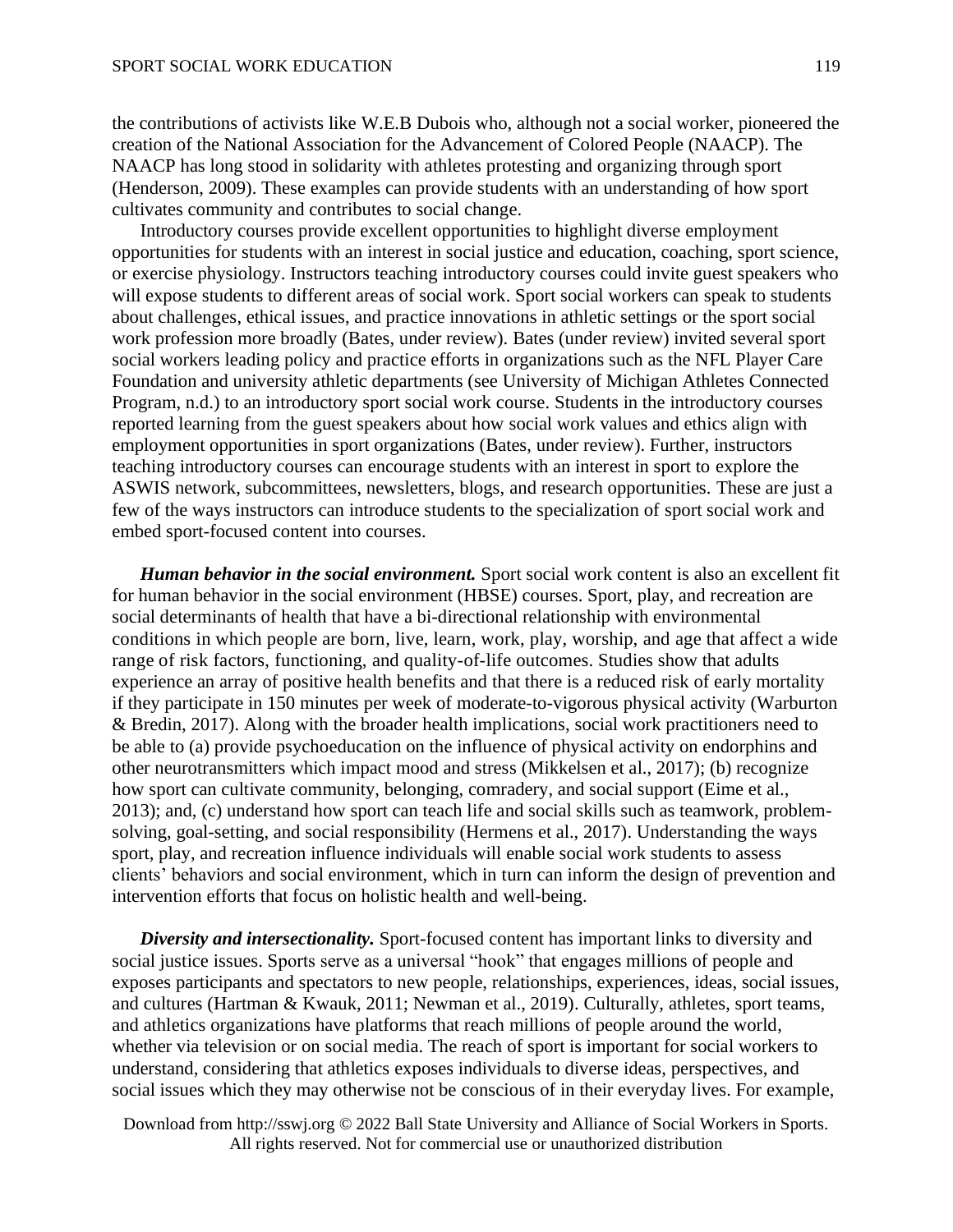#### SPORT SOCIAL WORK EDUCATION

Emanuel Ocho, a former professional football player, created a series on social media called "Uncomfortable Conversations with a Black Man" following the death of George Floyd, which increased the focus on the Black Lives Matter movement. This mini-video series and educational outreach has reached millions of viewers and built bridges from the sport community to the public on topics such as systemic racism, microaggression, and issues of diversity and difference. Social work instructors and faculty can utilize these videos in the classroom to build awareness and facilitate discussions about intersectional issues that transcend and influence sport.

Social workers must also remain keenly aware of how athletes from diverse backgrounds experience discrimination and oppression within athletic settings. At the macro level, racial disparities, including disproportionate representation of Black athletes on high revenue teams as against the underrepresentation of Black, Indigenous, People of Color (BIPOC) administrators in sport leadership positions, have persisted over time (Cooper et al., 2017). Social workers need to explore why athletics as a system perpetuates inequities, and the reasons for lower graduation rates among college athletes compared to non-athlete college students (Cooper et al., 2017). A lack of diversity among administrators and inequitable educational outcomes among groups of student-athletes highlight the need for culturally responsive and athlete-centered sport leadership, policy, and practice. These topics are highly relevant to diversity and social justice courses within social work programs. Other relevant macro-level social issues in sport that focus on diversity and inclusion include LGBTQ+ rights, pay equity, and Title IX regulations. Educators can leverage these examples to train social work practitioners to think systemically about issues of diversity and difference in sport.

*Social work clinical practice courses.* Clinical social work practice coursework utilizes a strengths-based approach focused on the person-in-environment perspective. The target of direct, clinical practice curricula is to equip students with various methods of working directly with individuals, families, and groups (Pomeroy & Garcia, 2017). Courses in clinical social work practice emphasize improving social functioning, strengthening clients' problem-solving capacity, and best practices in enhancing the coping capabilities of clients (Saleebey, 2011). Embedding sport social work topics into clinical social work practice coursework with a primary goal of assisting vulnerable populations is an area of creative expansion. For example, there are opportunities to train social work students looking to work in youth-serving settings to ask about youths' experiences in sport and how sport pressures and successes influence family interaction patterns and their school experiences.

Further, local, community, and national issues in sport are relevant to clinical social work practice with athletes. For example, the story of Emmanuel Durón, 19, who is now in counseling after lashing out at a referee at a Texas football game is an example of a clinical case that is relevant to the person-in-environment perspective (Longman, 2021). Durón had a history of challenges controlling his anger, while also living and attending school in the state ranked 51<sup>st</sup> in access to mental health services (Reinert et al., 2021). Moreover, recent high-profile cases and popular media stories focused on Michael Phelps, Simone Biles, and Naomi Osaka have elevated the need for clinical services to support athletes' mental health (Knight, 2021). With the growing awareness that athletes are not immune to mental health issues, and in fact can be categorized as a vulnerable population (Moore & Gummelt, 2017), social work students can utilize sport-based case studies to simulate practice scenarios and engage in assessment, intervention, and evaluation activities to advance their clinical competencies.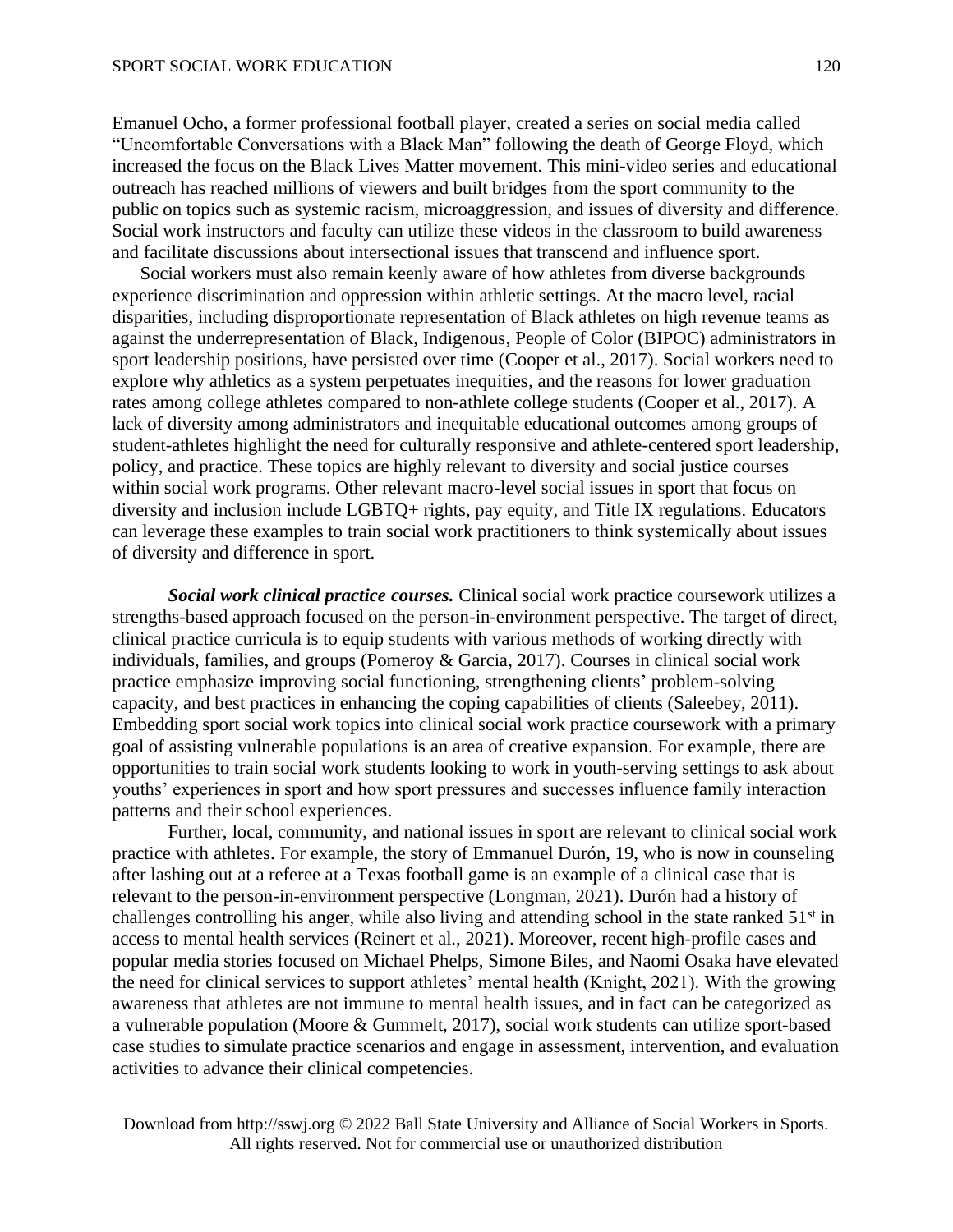Clinical practice courses in diagnosis and treatment planning can incorporate issues of athletic experiences as well. Courses presenting specific clinical interventions such as motivational interviewing, solution-focused therapy, or various other cognitive behavioral-based therapies, for example, can overlay athlete examples as case studies, with the increasing availability of scholarly articles and reference books on athlete mental health intervention strategies (Moore & Gummelt, 2017; Rollnick et al., 2020). With growing concern regarding substance-related and behavioral addictive disorders, social work courses can include information on the risk and protective factors of mental health literacy and positive coping beyond substance misuse for athletes (de Grace et al., 2017).

*Social work mezzo- and macro-practice courses.* Sport is highly relational and influences couples, families, and communities, making it an important topic to include in mezzoand macro-level practice courses. For instance, scholars argue the likelihood of sport participation increases in families with an affinity toward sport (Strandbu et al., 2020). Practice courses focused on family structure and wellness can incorporate the beneficial aspects of sport in course materials, such as improved mental health and general physical capacity and performance (Parnell & Krustrup, 2018). Utilizing sport-focused materials can also increase student knowledge of risk factors associated with sport participation, including the impact of injuries on athletes and their families, eating disorder prevalence rates and interventions, and the impact of exercise-induced physical ailments (Kwan et al., 2012).

Another area of direct macro-practice coursework that can involve sport participation is course content related to domestic violence, intimate partner violence (IPV), and sexual assault. Domestic and IPV perpetration research and advocacy efforts as they relate to sport participation are growing (Eitle et al., 2021). Recent high-profile cases involving both college and professional male athletes and assault against women are more than ever in the public discourse (Spencer & Limperos, 2020). Former Florida State University and current New Orleans Saints quarterback Jameis Winston has been in the headlines for years concerning his alleged perpetration of violence against women (Tracy, 2016). In 2014, news headlines revealed the case of Baltimore Ravens' Ray Rice allegedly beating his former fiancée at an Atlantic City casino. Similarly, in 2018, Kansas City Chief Kareem Hunt was presumably caught on video assaulting his partner (Doerer, 2018; Grinberg, 2018). Social work classes focused on domestic and intimate partner violence can pull from this body of sport research to assess environmental risk and prevention measures, and impact treatment options for survivors (Pomeroy & Garcia, 2017; Set the Expectation, 2021).

Human trafficking in and around sport is also a concern at the macro-level (Mission 89, 2021). Two trafficking aspects relate directly to social work practice: the need to protect young athletes from human trafficking in the name of sport, and sex trafficking at large-scale sporting events (Mission 89, 2021). Research, advocacy, and activism in the area focused on child trafficking involves sham agents smuggling children across international borders, promising fame, and escape from poverty through sport (Nkang, 2019). The concern of human and sex trafficking involved in large-scale sporting events such as the Super Bowl can be a focus area for social work students as well (Trujillo, 2021). Human trafficking and its connection to major sporting events are so well known that even Uber drivers and hotel employees are trained on how to identify victims (Lapchick, 2019; Uber, 2020). With thousands attending and tens of millions of viewers tuning in to watch the game, and many more talking about the outcome of the game, students and communities can benefit from an expanded approach that includes a social work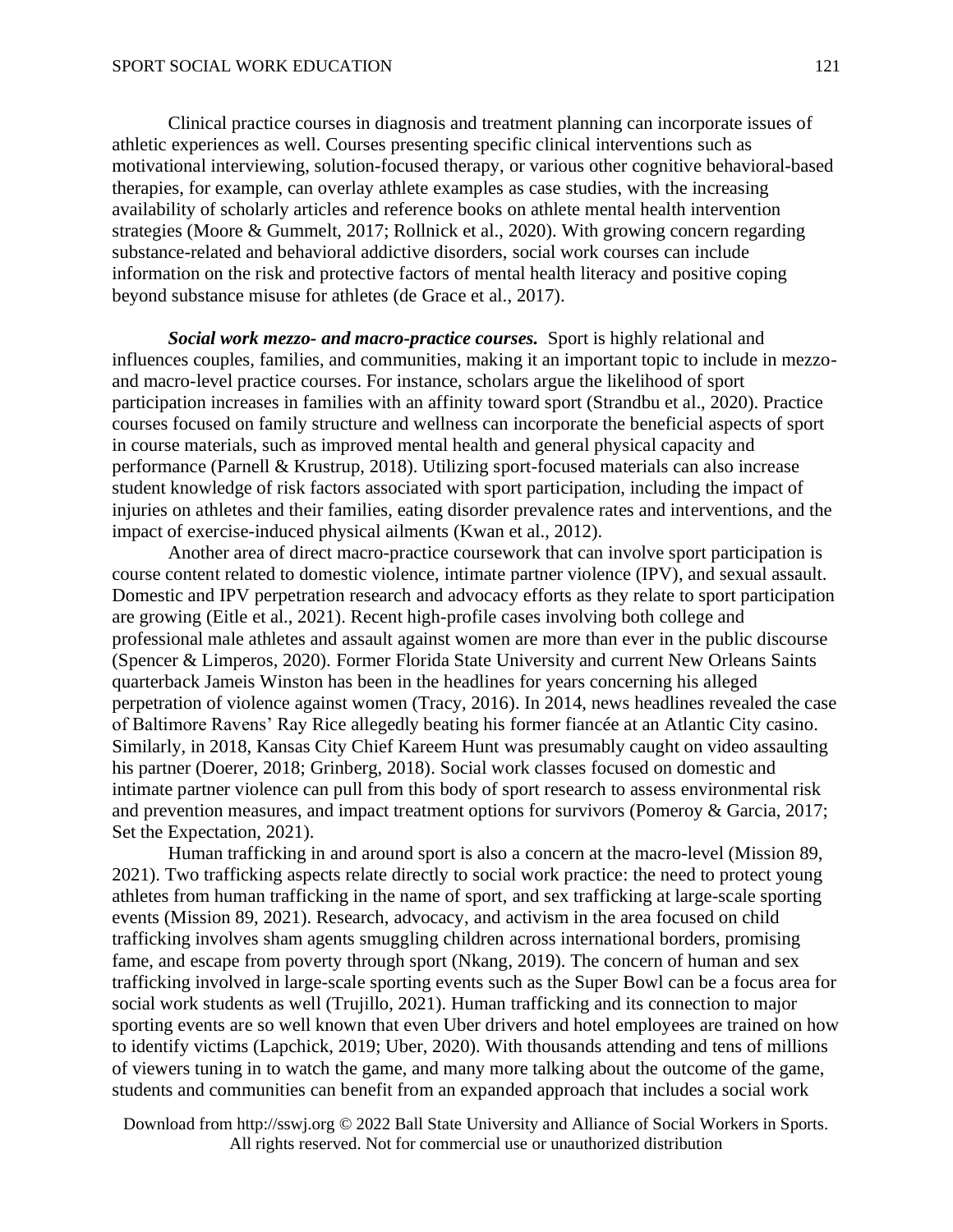lens to prevent and bring awareness to the trafficking that occurs in and around sport (Lucio et al., 2020; Mahapatra et al., 2019).

*Research and policy courses*. Integration of sport topics in research courses can further support how social work students learn about research, evaluation, and policy analysis. Students with an interest in sport can design evaluation projects that assess the effectiveness of practice innovations in sport settings, such as support groups for injured student-athletes or the removal of drug-testing policies in professional sport settings. Analysis of changes in the sport environment that influence specific populations, such as the rising cost of youth sport and changes in standards for physical activity in schools, is critically important in research courses, given the broader implications for children's health (i.e., rates of childhood obesity, depression, anxiety). By examining innovations in practice or changes in policy at the intersection of sport and health, social work students can learn how to utilize research as a tool for advocacy and social advancement.

Sport is a global enterprise that profoundly influences individuals, cultures, and societies. Sport can divide people and evoke nationalism, corruption, and conflict. In contrast, sport can also serve as a societal tool to resolve social problems by improving health and increasing opportunities for communication, connection, and community (Hancock et al., 2013). As a result, there are additional opportunities for social work students and faculty to engage in policy analysis and community-based research to identify the context of local or global problems and engage directly with community or international partners to undercover culturally appropriate, locally sourced, and sustainable solutions. Moreover, sports stadiums and competitions held in large cities and on television generate large amounts of revenue, create jobs, and increase tourism both locally and globally. Students have opportunities to utilize a sport for development lens to explore how crises, like the COVID-19 pandemic, not only influenced policy, organizations, teams, and athletes but also the communities that rely on sports to stabilize their economic infrastructure. Training social workers to critically explore the relationships among sports, economic growth, and social welfare can also inform government relations and policy recommendations. Being that the field of sport social work is relatively new, there are ample opportunities to advance social change through research, evaluation, and policy practice at the intersection of sport and social work.

## **Creation of Sport Social Work Courses and Field Placements**

Scholars and educators recommend social workers "get in the game" when it comes to tackling complex social issues, working to create inclusive environments within athletic settings, and supporting athletes' mental health, development, and well-being (Gill, 2008). To do so, social work educators can engage in medium-effort strategies such as the creation of sport social work curricula and field placements. At the time this manuscript was written, authors and leaders at the ASWIS identified a handful of sport social work courses offered within CSWE accredited social work programs. Existing courses cover a range of topics, from mindfulness, adolescent gang involvement, physical and mental performance, youth development through sport, social justice through sport, and generalist social work in sport courses (Lamar University, 2019; The Ohio State University, 2021; Texas Christian University, 2021; University of Alabama, n.d.; University of New Hampshire, 2021; University of Southern California, 2021; Wichita State University, 2018).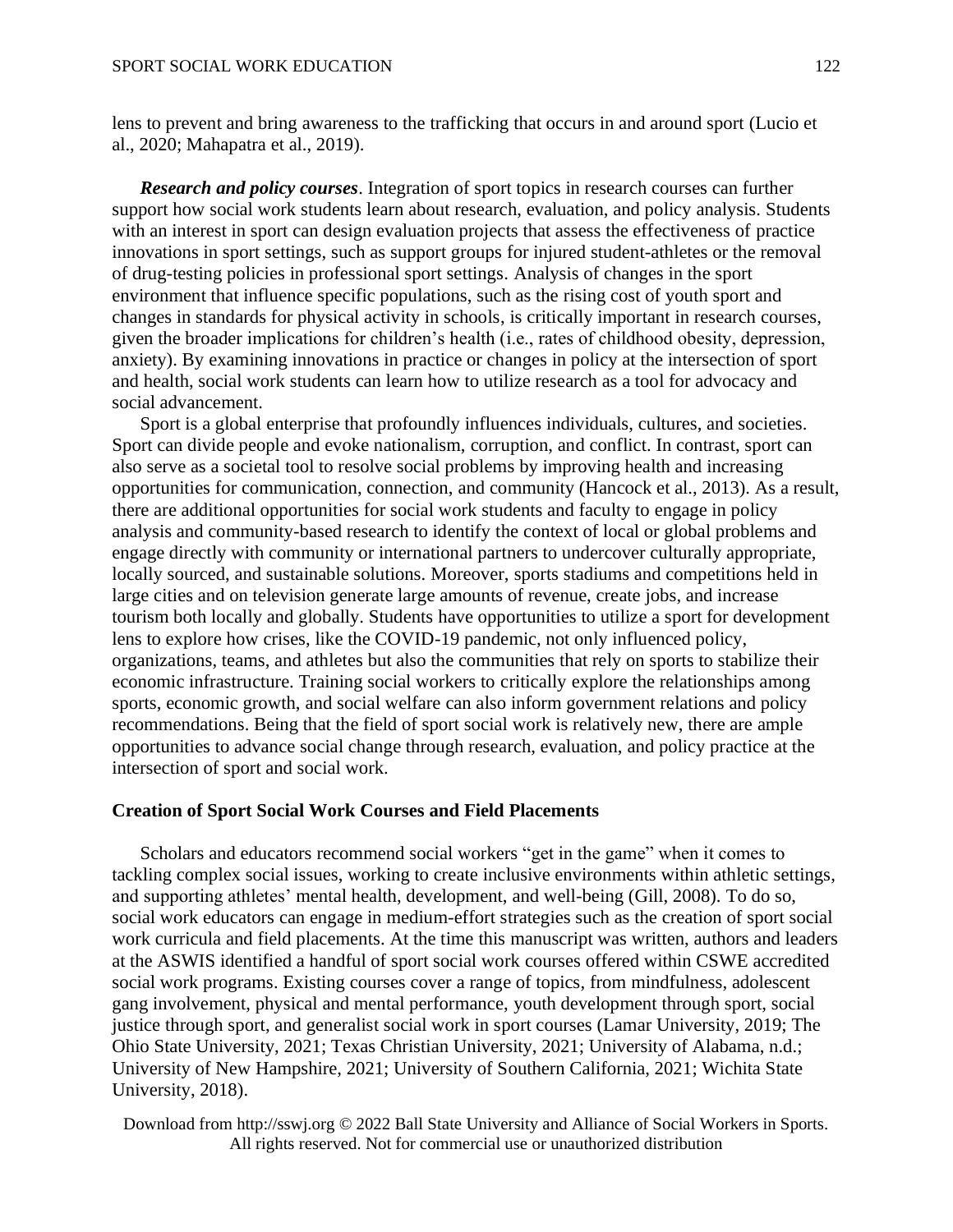Based on a review of existing syllabi, sport social work courses are often approved as elective courses within social work curricula, but not as core coursework or a part of specializations focusing solely on sport. Magier et al. (2021) found that former students who now work in sport had to advocate to focus their studies on sport topics to pursue their professional growth and learning. Without formalized courses focused on sport, social work students with an interest in sport work independently to integrate sport into their learning rather than accessing training that supports their career goals.

*Resources for curriculum creation.* New resources and tools are emerging to support practitioners, instructors, and faculty in the creation of sport social work courses. *Sport social work: Promoting the functioning and well-being of college and professional athletes* (Moore & Gummelt, 2017) is the first readily available textbook designed to support the training of sport social work practitioners. Of particular significance for those developing sport social work curricula is that Moore and Gummelt (2017) have matched the nine CSWE social work competencies with expected knowledge, skills, and practice behaviors that guide the specialization of sport social work. Social work programs can utilize these competencies to assess student learning and ensure that courses meet CSWE accreditation standards.

Instructors looking to develop or strengthen existing sport social work courses can build upon the topics introduced by Moore and Gummelt (2019) and utilize additional tools and resources outlined in Table 1 to guide curriculum creation and innovation. These resources can inform assignments and in-class activities that will introduce students to current events and topics that transcend sport and encompass issues of diversity and difference, local and global policy, and social and economic justice.

| Table |  |
|-------|--|
|       |  |

*Sport Social Work Resources for Coursework Creation*

| <b>Resource Type</b>                                  | sport social work Resources for Coursework Creation<br><b>List of Resources</b>                                                                                                                                                                                                                                                                                                                                                                                                                        |  |
|-------------------------------------------------------|--------------------------------------------------------------------------------------------------------------------------------------------------------------------------------------------------------------------------------------------------------------------------------------------------------------------------------------------------------------------------------------------------------------------------------------------------------------------------------------------------------|--|
| Textbook                                              | Sport social work: Promoting the functioning and well-being of college and<br>$\bullet$<br><i>professional athletes</i> (Moore & Gummelt, 2017)                                                                                                                                                                                                                                                                                                                                                        |  |
| <b>Books</b>                                          | Sport social work (Kratz & Rosado, in press) in Social Workers' Desk<br>Reference, $4^{th}$ edition<br>The Revolt of the Black Athlete (Edwards, 2018)<br>Stolen Childhood: Slave Youth in 19th Century America (King, 1998)<br>$\bullet$<br>New Arenas for Community Social Work Practice with Urban Youth (Delgado,<br>٠<br>2000)<br>N.F.L.: Not for Long: The Life and Career of the NFL Athlete (Turner, 2018)<br>What Made Maddi Run (Fagan, 2017)<br>٠                                           |  |
| Documentaries,<br>Movies, TV<br>Series, and<br>Videos | <i>Necessary Roughness</i> is about a female sport psychologist working with<br>$\bullet$<br>vulnerable athletes in the NFL (recommended by Dean & Rowan)<br>Safety (Disney) is an original movie that brings to light several structural,<br>policy, and interpersonal issues faced by a college athlete, Ray McElrathbey,<br>on and off the field while raising and caring for his 11-year-old brother,<br>Fahmarr (recommended by Bates, in press)<br><b>Brooklyn Saints (Netflix)</b><br>$\bullet$ |  |
|                                                       | Download from http://sswj.org © 2022 Ball State University and Alliance of Social Workers in Sports.                                                                                                                                                                                                                                                                                                                                                                                                   |  |

All rights reserved. Not for commercial use or unauthorized distribution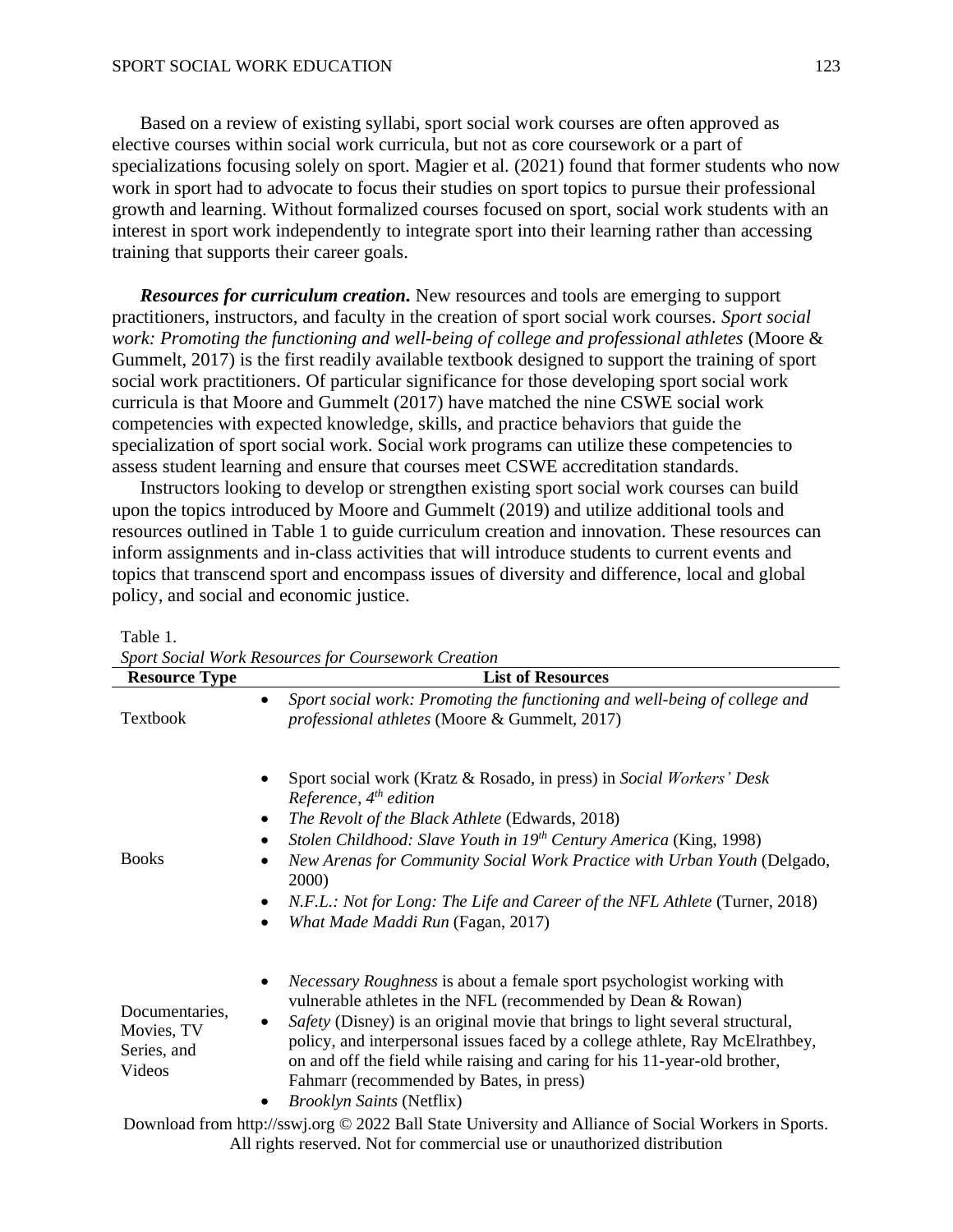|                                         | Untold: Malice at the Palace (Netflix)<br>$\bullet$                                                                                                                                                      |  |
|-----------------------------------------|----------------------------------------------------------------------------------------------------------------------------------------------------------------------------------------------------------|--|
|                                         | 30 for 30: Youngstown Boys (ESPN)<br>$\bullet$                                                                                                                                                           |  |
|                                         | At the Heart of Gold: Inside the USA Gymnastics Scandal (HBO)<br>$\bullet$                                                                                                                               |  |
| Reports                                 | <i>Mental Health Best Practices</i> (NCAA and Sport Science Institute, 2016)<br>$\bullet$<br>Covering LGBTQ Athletes at the 2020 Olympics and Paralympics (GLAAD<br>$\bullet$<br>and Athlete Ally, 2020) |  |
| <b>Blogs</b>                            | Player's Tribute article "To Anybody Going Through It" by NBA star Kevin<br>$\bullet$<br>Love (2020)                                                                                                     |  |
| <b>Research Centers</b><br>& Institutes | Center for Sport & Social Justice<br>$\bullet$<br>Tulane Center for Sport<br>$\bullet$<br>NCAA and Sport Science Institute<br>$\bullet$                                                                  |  |

*Strategies to create coursework.* Beyond curricular resources, the creation of sport social work courses can look very different based on instructor expertise and the focus, context, and scope of curricular content. One medium-effort strategy to increase exposure to sport social work content is to have experts from across the country create learning modules that can be embedded into social work courses. For example, sport-based learning modules are relevant to social work courses that focus on youth sport participants, school-aged youth, vulnerable populations (i.e., older adults, veterans, underserved communities), or higher education and organizational practice to encompass college and professional athletes. Learning modules can focus on various populations or emphasize how sport influences overall health and well-being.

Other medium-effort strategies include leveraging the expertise of faculty to design and create sport social work courses. For instance, faculty experts in the field of sport-based positive youth development at The Ohio State University (2021) developed an undergraduate course entitled *Prevention and Youth Development through Sport, Recreation, and Play*. One half of the course takes place via lecture and discussion and the other part of the course is highly experiential. Students spend half of the course in a gym-like setting learning best practices that guide the design and delivery of youth development programming in sport settings. The course is housed in the College of Social Work within a Youth Development minor designed for students with career interests in education, out-of-school organizations, and community organizations including city governments, parks, recreation centers, and after-school settings. Social work programs can leverage this novel approach to work across academic minors and majors to increase exposure, enrollment, and collaboration amongst campus units that seek to prepare students for careers in sport or with specific populations.

Sport social work coursework can also focus on preparing practitioners for general or clinical practice in recreation or outdoor settings, college or professional sport programs, or broader sport governing bodies, research centers, or global advocacy committees. For example, Bates (under review) developed a hybrid undergraduate *Social Work and Social Justice through Sport* course. Each week, the course sessions introduced students to macro-level issues and current events, then sought to build students' knowledge and skills for generalist practice in sport environments and concluded with a sport social work guest speaker. Bates (under review) found engaging students in topics across the macro-micro continuum strengthened students' understanding of social work competencies and increased students' awareness of the power of sport. To inform the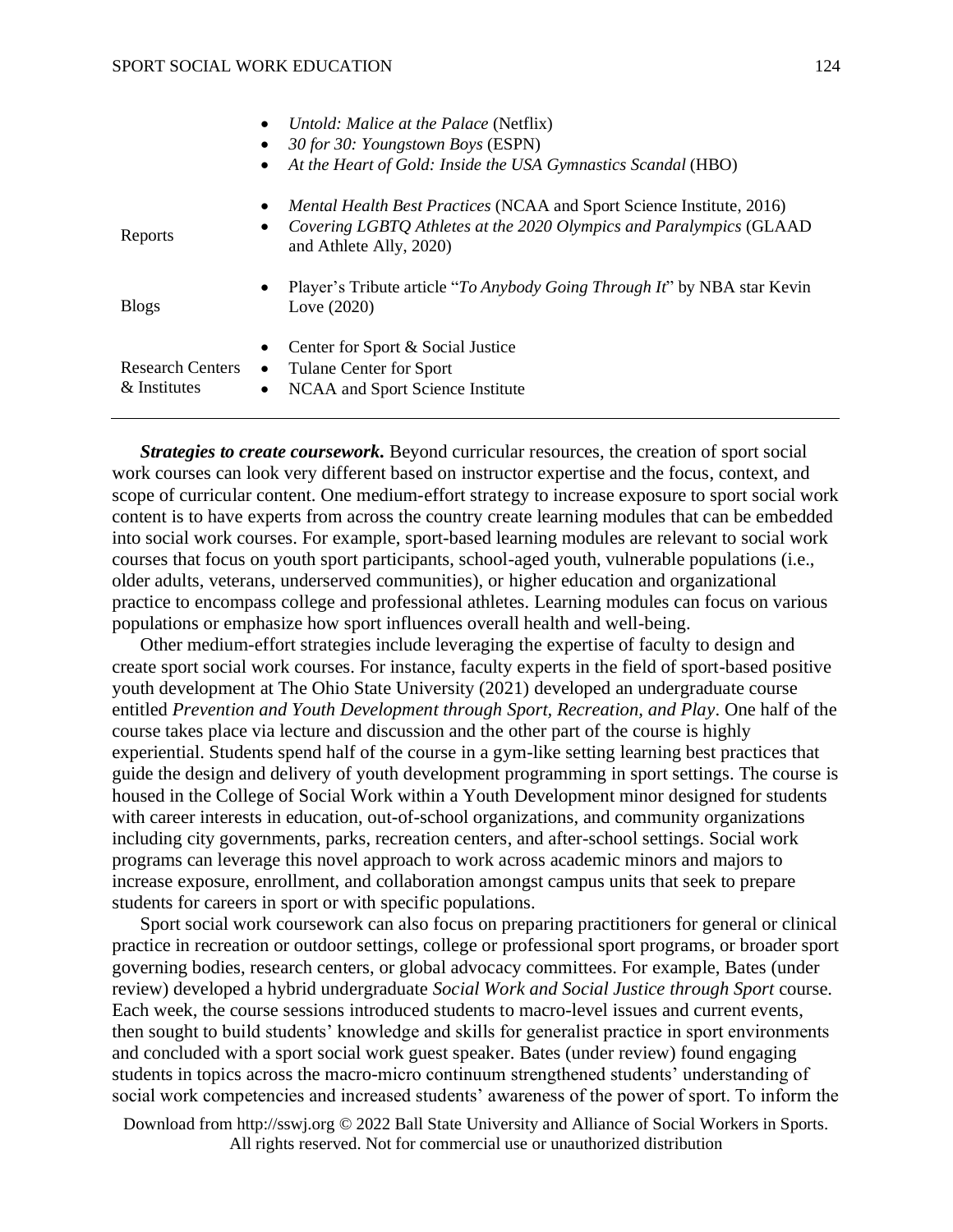creation of future sport social work courses, Figure 1 provides a brief example of the macromicro continuum design of *Social Work and Social Justice through Sport*.

Figure 1.

*Design of Social Work and Social Justice through Sport (Bates, under review)*



*Strategies to create field internships.* Field internships coalescing across sport and social work also are necessary to prepare social workers for practice in sport contexts. Magier and colleagues (2021) found sport social work practitioners now working in the field have difficulties accessing field internships in athletic settings. During their training in formal social work programs, students were tasked with developing their learning opportunities and creating new internships in sport contexts (Magier et al., 2021). Magier and colleagues (2021) are among the first to spotlight gaps in accessing formal educational opportunities for students with an interest in sport.

Despite over 800 CSWE accredited social work programs, the accessibility of sport social work field internships remains relatively small, making it challenging for students to acquire sport-specific knowledge, skills, and competencies. Social work educators, instructors, and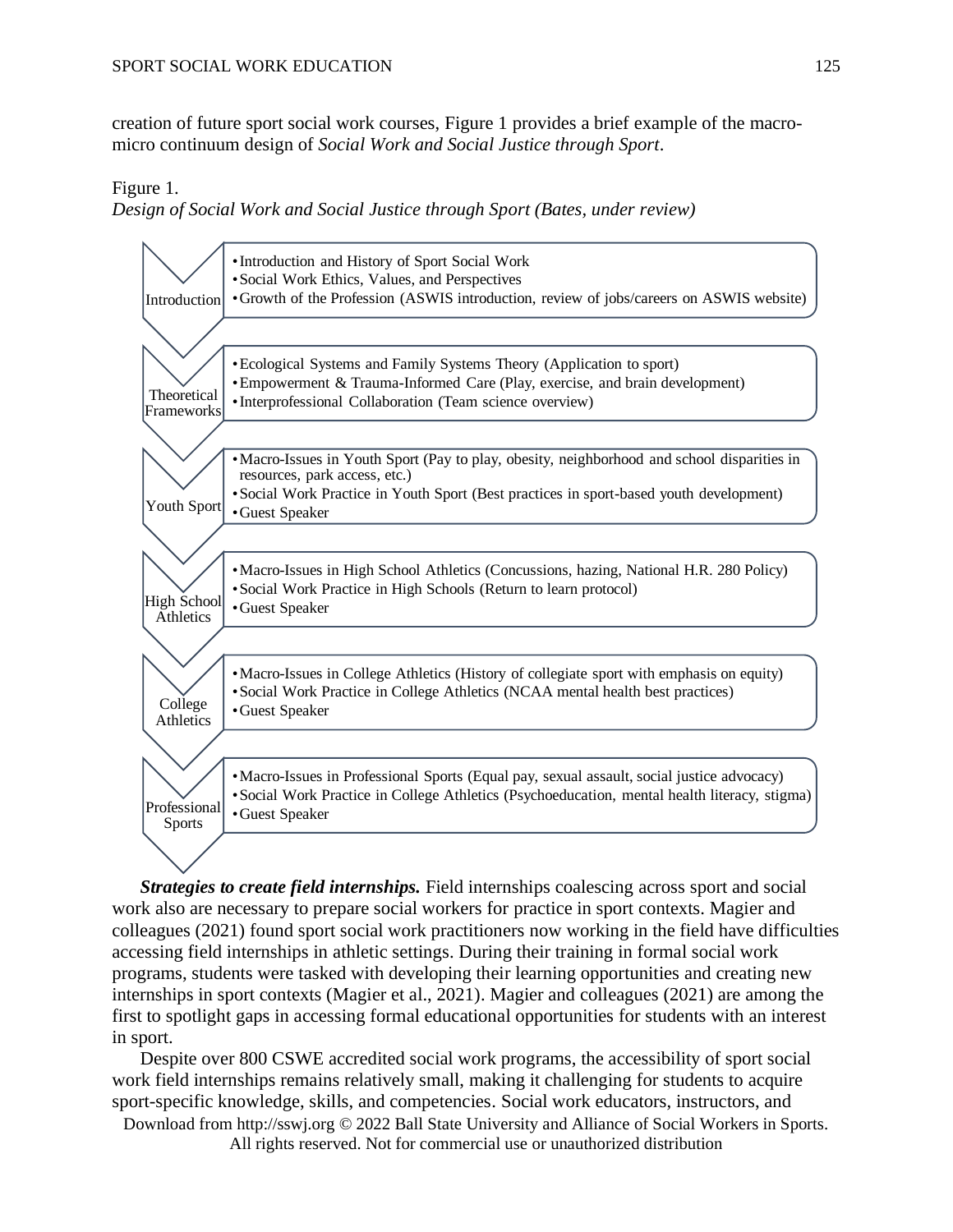program directors can look to partner with sports organizations, recreation centers, and athletic committees to develop training opportunities for students which mirror real-world practice settings. The ASWIS also developed a "Sports Social Work Field Placement Guide" to serve as a starting point for field directors could be to partner with athletics programs or sport for social change initiatives on university campuses (ASWIS, n.d.). By increasing formal learning opportunities that turn into jobs for students, the social work profession can increase the number of preceptors who can supervise social work students in their field internships and strengthen training opportunities within the specialization.

*Collective efforts to enhance instructor expertise.* Beyond the creation of courses and field internships, there also are opportunities to strengthen the development and delivery of sport social work education more systematically. Sport social work instructors and leaders of the ASWIS education committee can look to create a repository of syllabi and learning activities to support course development at universities across the country. A newly created website, *Prof2Prof.com*, allows faculty to share resources for teaching, research, and student support services. The site allows interdisciplinary scholars to share resources focused on instruction, curriculum design, and teaching innovations. This resource can help sport social work faculty and practitioners access content to support the development of innovative curricular activities, assignments, and coursework ideas.

As the ASWIS continues to grow, educators and instructors can also look to evaluate their courses and publish their curricular models to inform social work education. To date, the *Journal of Social Work Education* (JSWE) serves as a forum for exchanging creative ideas on trends, innovations, and problems across undergraduate, graduate, and postgraduate programs of study. However, sport social work is not currently recognized as a content area in the *Journal of Social Work Education* when authors go to submit articles for peer-review or publication. This gap likely signifies a dearth of scholarship on sport social work education or a lack of formal recognition from JSWE. Sort social work educators can look to utilize this platform to share pedagogical innovations and publish formative and summative assessments of educational innovations. Strengthening evidence on best practices in sport social work education remains a priority for ASWIS and the Society for Social Work and Research Special Interest Group that is focused on sport social work. Through these collective efforts, sport social work can become more widely recognized and grow the specialization.

#### **Growth of Sport Social Work as a Specialization**

*Recruitment.* There are several broad and high-effort strategies that social work students, practitioners, faculty, and interprofessional partners can utilize to grow the specialization of sport social work. As a starting point, leaders and members of the sport social work movement can seek to create a webpage that lists institutions where existing sport social work courses are offered and accessible for students. If a central resource hub existed to consolidate course offerings across the country, students with an interest in sport social work could consider attending institutions that have sport social work faculty or sport social work coursework and field placements. Strengthening the availability of resources on behalf of the ASWIS through social media, advertisements, and other recruitment efforts about sport social work courses, field placements, and informal learning opportunities (i.e., volunteer activities, institutes, universitycommunity partnerships, professional development series, research labs, etc.) also can support the growth of the sport social work specialization.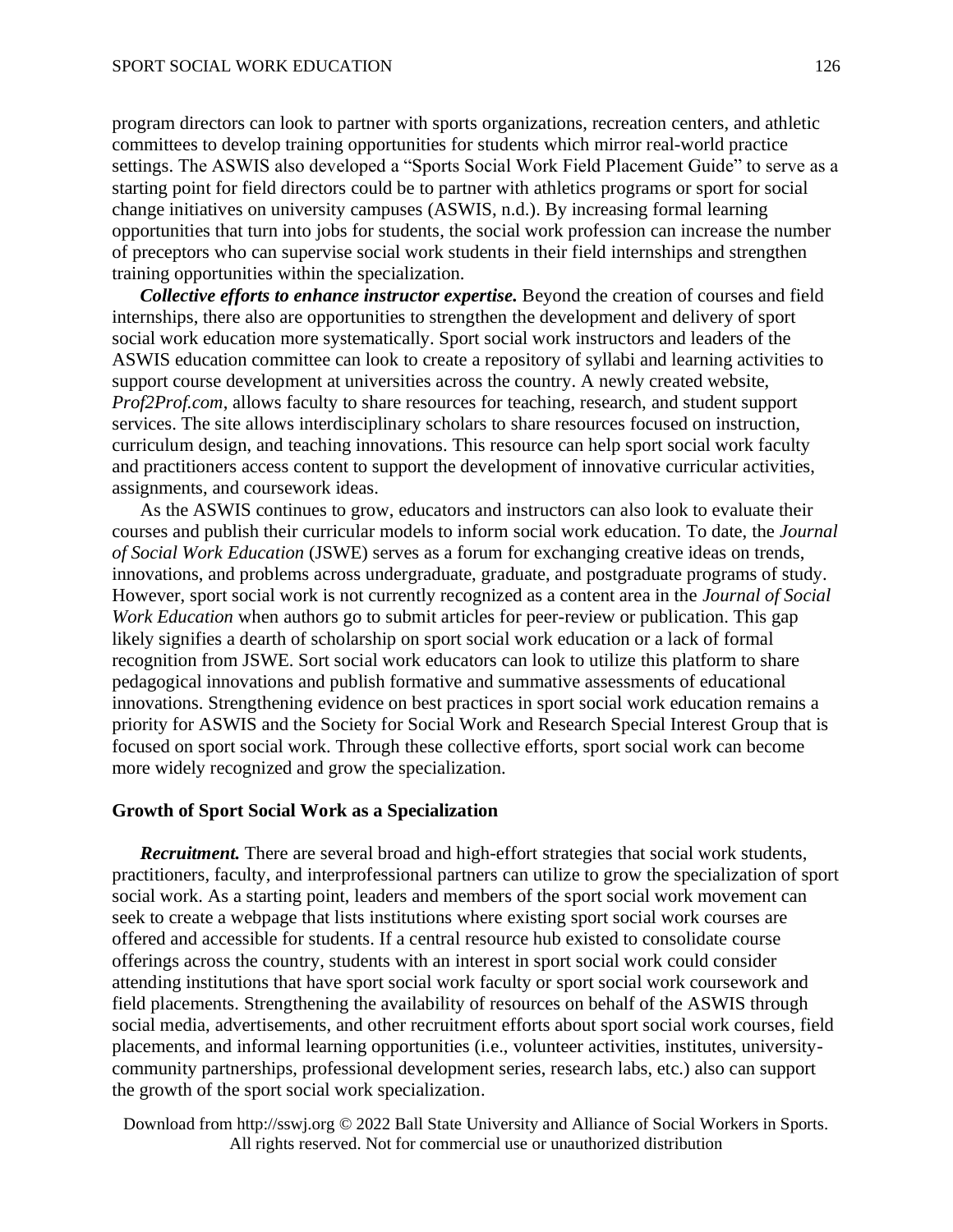#### SPORT SOCIAL WORK EDUCATION

*Outreach.* In addition, leaders of the sport social work movement can conduct a national survey to understand the state of sport social work. Understanding the reach and scope of the specialization today and recording its growth is paramount to future advocacy efforts. Scholars and national leaders of the school social work specialization distribute national surveys every 5 to 10 years to better understand the training needs, interests, and current practices of school social workers (Kelly et al., 2010). A national survey of sport social work has the potential to (a) describe the diverse practice contexts and interventions employed by sport social workers; (b) better understand sport social work practice considering the gaps or strengths of formal educational opportunities (i.e., courses and field internships); and (c) assess the characteristics of sport social workers (i.e., role, duties, challenges, successes, etc.). As a sub-specialty within the profession of social work, there is a need to gather data on sport social work to help construct the core knowledge, skills, and competencies underlying this growing area of practice.

*Competency-based education model.* To improve professional and informal learning opportunities for students with an interest in sport social work, the ASWIS and interdisciplinary partners in sport can work together to determine a national model of sport social work that is competency-based. The national model of sport social work would seek to address multiple areas to guide curricular design, development, and implementation. CSWE acknowledges several specializations, including child advocacy or child welfare, aging or gerontology, addictions or substance abuse, mental health, and school social work (CSWE, 2020), and has curricular guides that aim to prepare students, using best-practice standards (see Substance Abuse; CSWE, 2015a).

CSWE curricular guides are generated using the Commission on Educational Policy framework (CSWE, 2015b), to cultivate an outcome-oriented approach to curriculum design. Educators and leaders in the profession can utilize CSWE policy and accreditation standards to create a national model of sport social work that is driven by competencies and informed by evidence-based curricular resources, to grow the specialization of sport social work. Once a national model exists, leaders of the sport social work movement can engage in broader advocacy efforts to showcase how the specialization of sport social work builds on generalist practice skills, aligns with the nine CSWE competencies, meets workforce demands, and draws upon evidence-informed practices.

As a specialization within the profession, a competency-based curriculum is critical to promoting this area of social work practice at the national and global levels. Once a competencybased training model is developed, leaders of the sport social work movement can then work together to obtain formal recognition of sport social work as an educational track at CSWE's Annual Program Meeting (APM). Sport social work is not recognized as an educational pathway for social work educators at APM (CSWE, 2021). Recognition by CSWE at APM would help raise awareness of the opportunities in sport within the social work profession, allow for information-sharing about innovations in pedagogy, and help to connect faculty with an interest in sport to one another.

*Reciprocity options and certification models.* Another pathway for growth of the specialization is for universities to create reciprocity options where students can take a course at one institution and have it count for credit hours at their institution. For instance, Tulane, Loyola, Dillard, Xavier, and the University of New Orleans allow eligible full-time undergraduate students to take up to two courses at any one of the schools within the consortium (Tulane University Registrar, 2021). Universities or social work programs that offer sport social work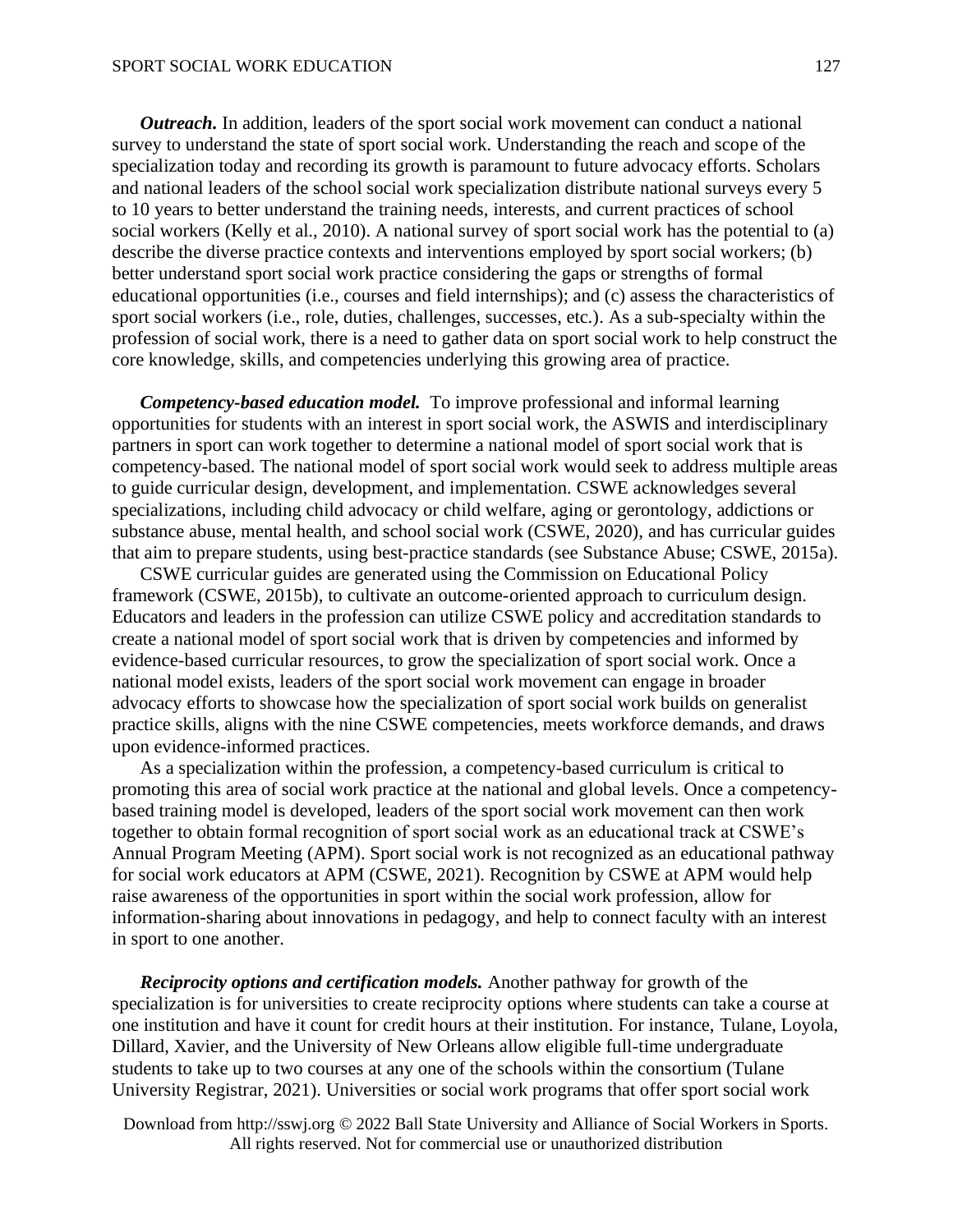courses can work to establish reciprocity arrangements to bridge gaps in curricula for students, thereby helping to recruit, educate, and retain students in this specialized area of practice. Taking innovative approaches to offer sport social work courses to students enrolled in social work programs across the country can engage more students in the specialization, especially as universities move toward greater delivery of online or hybrid courses.

Second, opportunities to grow the specialization are through certification models such as the one created by the Network for Social Work Management (NSWM, 2020). The NSWM's certification model is a university partnership program that was designed to advance administrative and leadership competencies among social work graduate students. The NSWM offers a certificate to graduate social work students whose programs offer courses that meet 75% of the NSWM competency performance indicators (NSWM, 2020). To create a similar certification model, the ASWIS can identify specific criteria that demonstrate the competencies of a sport social worker. Criteria may include the following: (a) engagement in sport-specific social work internship; (b) completion of a sport-specific evaluation or research project; (c) enrollment in 6 hours of coursework emphasizing sport (or a % of assignments adapted to focus on sport). Several of these curricular approaches and training pathways can increase teaching and learning opportunities for students with an interest in sport.

*Interprofessional collaboration.* Social work programs can develop sport social work curricular pathways by leveraging collaborative efforts and interprofessional coursework with other university departments to successfully prepare students for practice in sport. One higheffort strategy to grow the specialization of sport social work is to create new minors and majors that bring together diverse campus entities and embed social work courses in these learning pathways. Examples might include a Mental Health and Sports minor or a Health, Physical Activity, and Sport major. Similar to the Youth Development minor at The Ohio State University, creating cross-disciplinary specialization pathways can expose students to different philosophies, practitioners, practices, and policy issues in sport.

A second high-effort strategy is to offer core sport social work courses within social work programs and supplement the specialization with courses offered in different academic units. Figure 2 depicts a sport social work specialization model where social work students enroll in three centralized sport social work courses in a social work program (i.e., Introduction to Sport Social Work, Clinical Practice in Sport; Social Justice through Sport). In addition, students choose two elective courses within interprofessional majors and minors that enhance their knowledge, skills, and competencies related to sport. Notably, depending on the university, interprofessional elective courses may be housed in health/medical, social science, business, or economic departments.

By developing an interprofessional curriculum, social work programs can create sport social work courses that are open to social work students and students from other disciplines. Students interested in sport social work can supplement their core coursework by taking courses in other departments. For example, a student with an interest in clinical work with athletes in a school setting can take elective courses in psychology, education (early childhood, secondary, or higher education), or counseling. In contrast, a student with an interest in international sport social work could select a course from a department such as sociology, public health, law, or global affairs. The opportunities for students to learn from, with, and among others with an interest in sport have the potential to enhance their interprofessional knowledge and skills, as well as help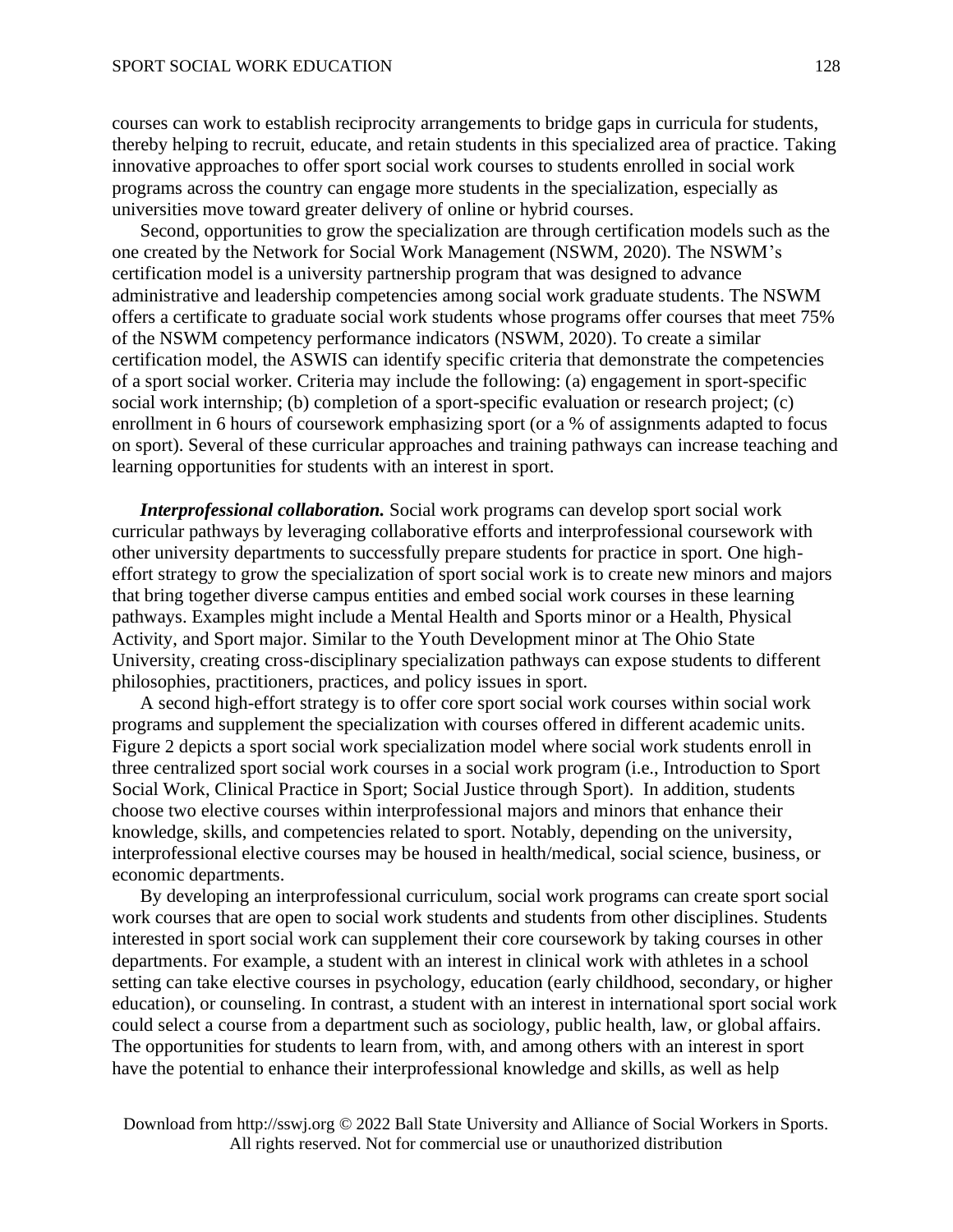educate other professionals about the vast array of skills social workers bring to interdisciplinary teams.

Table 2.

*Sport Social Work Specialization and Interprofessional Coursework Model*

| <b>Sport Social Work in Social Work Program</b>                                                  |                                      |                              |  |  |
|--------------------------------------------------------------------------------------------------|--------------------------------------|------------------------------|--|--|
| Three core sport social work courses                                                             |                                      |                              |  |  |
| Field internship with a micro-, mezzo, or macro-focus on using sport to address health and well- |                                      |                              |  |  |
| being or economic, social, or racial justice                                                     |                                      |                              |  |  |
| <b>Interprofessional Coursework (Elective Courses from Different Pathways)</b>                   |                                      |                              |  |  |
| Physical Health and Exercise                                                                     | Management and Leadership            | Social Health and Well-Being |  |  |
| <b>Nursing</b>                                                                                   | <b>Sports Management</b>             | Counseling/Education         |  |  |
| <b>Exercise Physiology</b>                                                                       | <b>Public Relations</b><br>$\bullet$ | <b>Youth Development</b>     |  |  |
| <b>Athletic Training</b>                                                                         | <b>Public Affairs</b>                | <b>Outdoor Education</b>     |  |  |
| Kinesiology                                                                                      | International Affairs<br>$\bullet$   | Coaching                     |  |  |
| Nutrition                                                                                        | <b>Hospitality Management</b><br>٠   | Psychology                   |  |  |
| Recreation and Physical                                                                          | Sport Industry                       | Psychiatry                   |  |  |
| Education                                                                                        | Marketing                            | Sociology                    |  |  |
|                                                                                                  |                                      |                              |  |  |

*Mentoring and coalition-building.* The growth of the specialization also requires faculty who are leaders of the sport social work movement to mentor doctoral, graduate, and undergraduate students. Faculty will need to lead efforts that contribute to the development of internship opportunities for students and lead service efforts that support the growth of the sport social work specialization. The University of Michigan has a student-led sport social work club (i.e., Michigan's Social Work & Sport Association, n.d.) that educates social work students about opportunities to practice in sport. At other institutions, faculty can help to bring students together to learn more about this specialization area and also advocate to help increase their access to formal and informal learning opportunities in sport.

Additional opportunities exist for leaders of the sport social work movement to develop partnerships at the annual Sport Social Work Symposium, Society for Social Work and Research Conference, a range of interdisciplinary conferences. Additionally, sport social work faculty and practitioners can advocate in partnership with social work deans, directors, department chairs, and leaders of undergraduate and graduate programs to enrich teaching and learning opportunities at the intersection of social work and sport. Cohort faculty hires and employment of adjunct instructors with a background in sport can increase student access to coursework and mentorship in this specialization area. By increasing collaborations, networking opportunities, and relationships among faculty and practitioners within the social work movement, more stakeholders can work together to strengthen learning opportunities for students.

# **Challenges, Limitations, and Barriers**

Integration, creation, and growth of sport social work curricula is an opportunity for universities and colleges to prepare students for the complexities of social impact work. There are multiple ways education at the intersection of sport and social work can equip future generations of social workers for leadership and innovations within athletics, however, the small size of the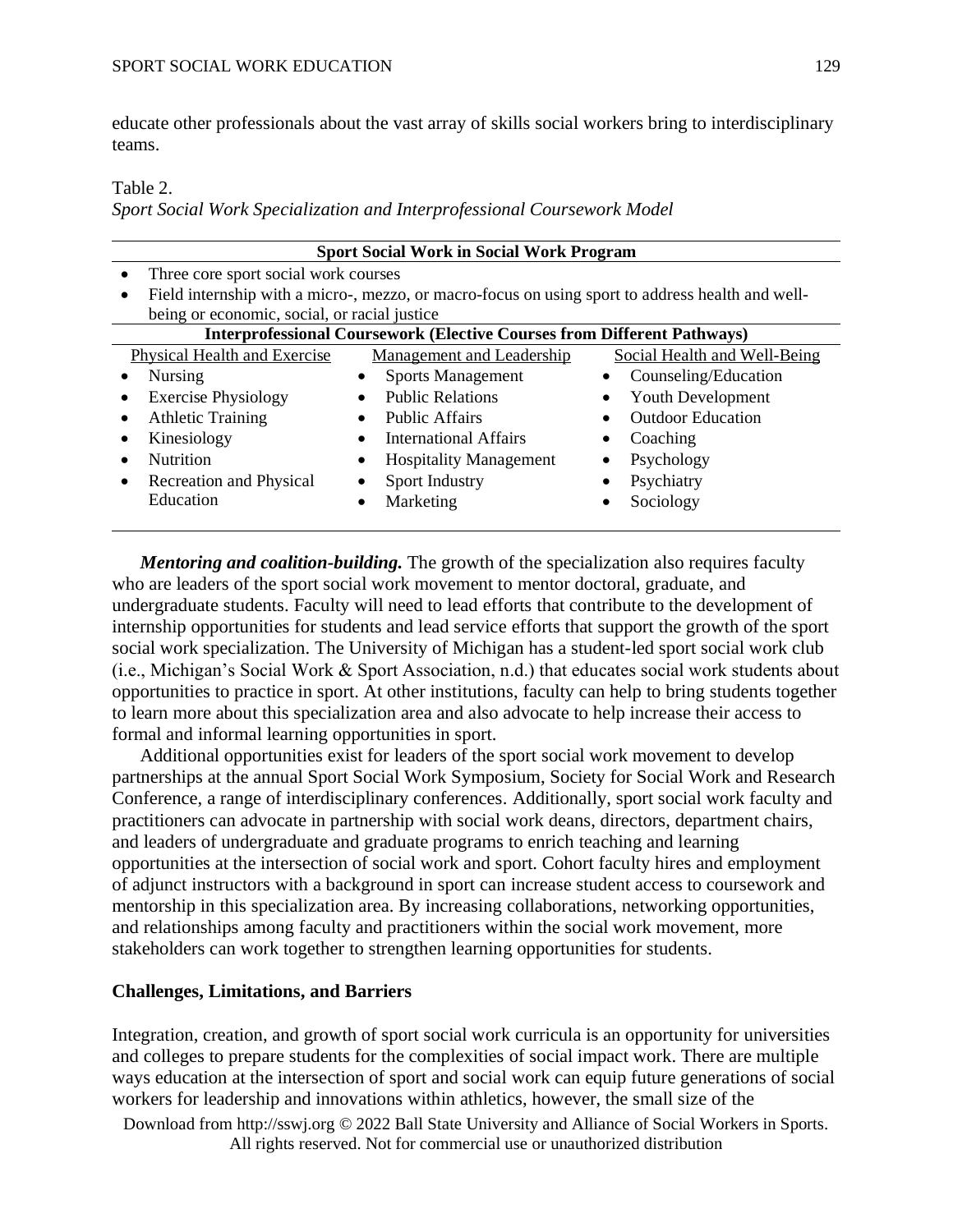specialization may inhibit the implementation efforts presented in this commentary. Low- and medium-effort strategies (i.e., readings, modules within courses, course creation) are challenging based on the sheer number of sport social work articles, instructors, and evidence-based tools available to existing social work programs. Leaders of the sport social work movement can continue to address this challenge by collaborating with other disciplines, cultivating a competency-based curricular model, and contributing to the literature.

In addition, leaders of social work programs and faculty members may not view sport as a meaningful pathway to enhance social work knowledge, skills, and competencies. To overcome this limitation, leaders of the sport social work movement first need to define this practice area more cohesively, similar to how professional psychology specialties must define new practice areas (i.e., clinical, counseling, school, etc.) and then request recognition from the American Psychological Association (APA). To demonstrate, the APA asserts that new psychology specialties are needed as science advances and the world changes, yet formal recognition of specialties within the profession requires validation through a petition to the APA. To date, the advancement of sport social work movement is limited by its lack of recognition from CSWE. A collaborative, thoughtful, and evidence-informed petition to CSWE about the specialization of sport social work is needed to become a formally recognized area of social work practice that is characterized by specific competencies, problems, and populations.

Finally, sport is a unique ecosystem and mental health continues to be stigmatized by sportadjacent disciplines, athletic organizations, and the broader cultural norms. Growth of sport social work through field placements, interprofessional coursework models, and research partnerships will require the establishment of trust, relationships, authentic conversations, and teamwork among administrators, faculty, students, and sport leaders on campuses to destigmatize mental health treatment and intervention within athletic organizations across the country. Teambased work, however, underscores the cooperative nature of social impact work and interprofessional collaboration. Social workers and leaders across multiple sectors of sport have an opportunity to work together to innovate and create social impact educational pathways for students by leveraging the knowledge of the whole and not just one profession alone.

## **Conclusion**

The goal of this commentary was to outline a path forward for sport social work education and specific ways in which leaders of the sport social work movement can integrate, create, and grow the specialization of sport social work. The ideas presented here are flexible, adaptable, and present several steps for social work leaders to create social impact educational pathways that center social change and development through sport. For faculty and practitioners involved in the sport social work movement, integrating sport content into social work coursework can expose more students to the professional opportunities that exist within athletic settings, while enhancing their understanding of how sport is a tool for positive social change. Opportunities also exist to create innovative and competency-based courses that include sportfocused resources, evidence-informed curricular strategies, and interprofessional learning activities. Leaders of the sport social work movement can focus their efforts on engaging more students, partnering with other disciplines to offer sport social work training pathways, and working to achieve national recognition as a specialization within the profession of social work.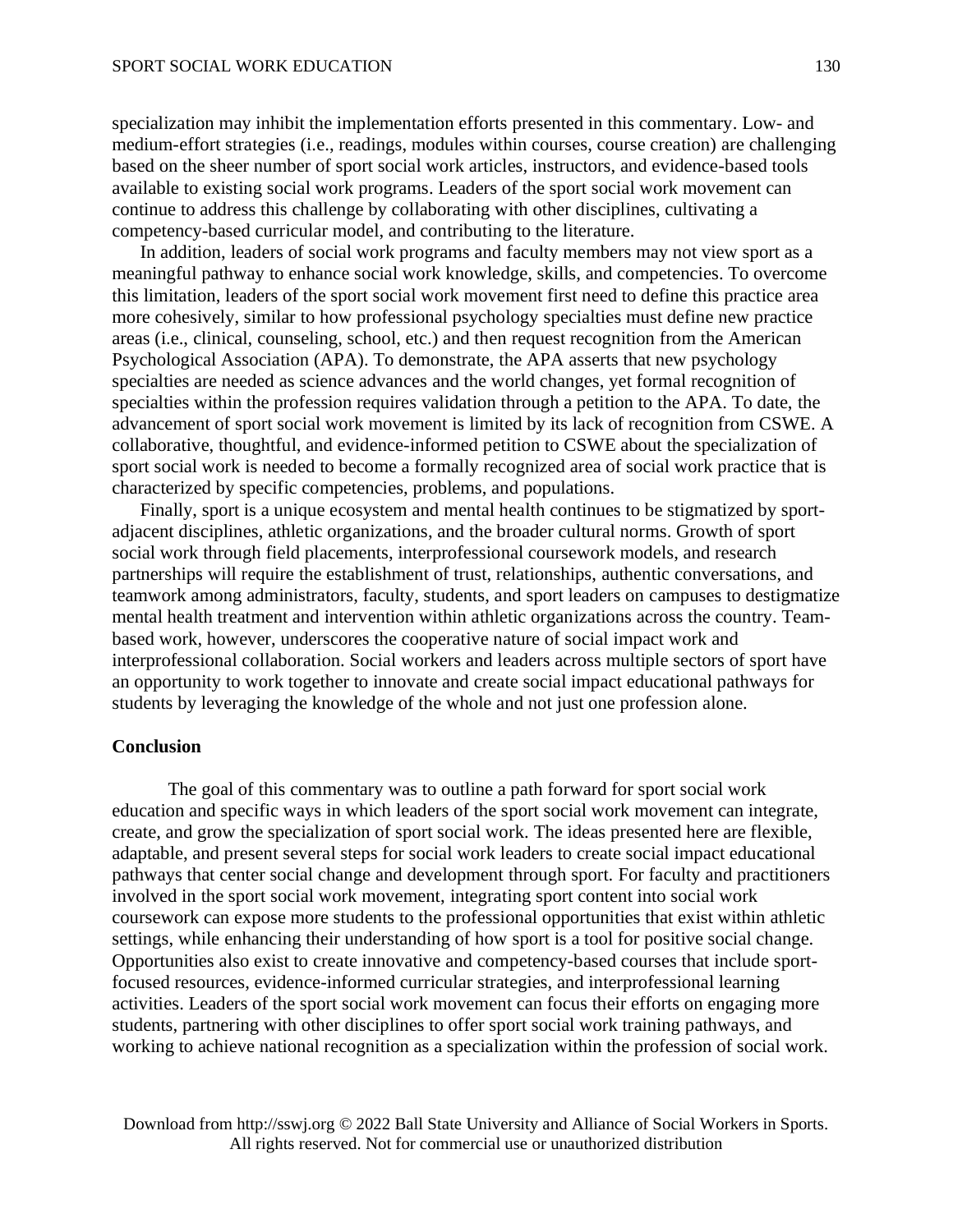# **References**

- Alliance of Social Workers in Sports. (2021). *Sport social work certificate*. www.aswis.org. Alliance of Social Workers in Sports. (n.d.). *Social work field placement guide*. Email communication received March 31, 2021
- American Academy for Social Work and Social Welfare. (2021). Progress and plans for the Grand Challenges an impact report at year 5 of the 10-year initiative. https://grandchallengesforsocialwork.org/publications/grand-challenges-5-year-impactreport/.
- Anderson-Butcher, D. (2019). Youth sport as a vehicle for social development. *Kinesiology Review*, *8*(3), 180-187.
- Anderson-Butcher, D., & Bates, S. (2021). Social work and youth Sport. *Child and Adolescent Social Work Journal*, 1-7.
- Bates, S. (under review). Teaching social work competencies through the lens of sports: A potential gamechanger. *Journal of Social Work Education.*
- Beasley, L., Hardin, R., Magliocca, J., & Smith, Z. T. (2021). The experiences of social workers in NCAA Division I athletic departments. *Journal for the Study of Sports and Athletes in Education*, 1-26.
- Center for Sport and Social Justice. (n.d.). *Resources.* https://www.csueastbay.edu/cssj/publications-and-resources.html
- Cooper, J. N., Nwadike, A., & Macaulay, C. (2017). A critical race theory analysis of big-time college sports: Implications for culturally responsive and race-conscious sport leadership. *Journal of Issues in Intercollegiate Athletics*.
- Council on Social Work Education. (n.d.). *Journal of social work education*. https://www.cswe.org/Publications-and-Multimedia/Journal-of-Social-Work-Education.aspx
- Council on Social Work Education. (2015a). *2015 Education policy and accreditation standards for bachelorette and master's social work programs*. 2015EPASandGlossary.pdf.aspx (cswe.org).
- Council on Social Work Education. (2015b). 2015 EPAS curricular guide series. https://cswe.org/Education-Resources/2015-Curricular-Guides.
- Council on Social Work Education. (2020). *Specialized practice curricular guide for substance use social work practice*. https://cswe.org/Education-Resources/2015-Curricular-Guides/2015-Substance-Use-Guide-Web-Version.
- Council on Social Work Education. (2021). *2021 Annual Program Meeting final program*. https://www.cswe.org/getattachment/Events-Meetings/2021- APM/2021APM\_FinalProgram.pdf.aspx.
- de Grace, L. A., Knight, C. J. Rodgers, W. M., & Clark, A. M. (2017). Exploring the role of sport in the development of substance addiction. *Psychology of Sport and Exercise,* 28,  $46 - 57$ .
- Dean, C., & Rowan, D. (2014). The social worker's role in serving vulnerable athletes. *Journal of Social Work Practice*, *28*(2), 219-227.
- Delgado, M. (2000). *New arenas for community social work practice with urban youth*. Columbia University Press.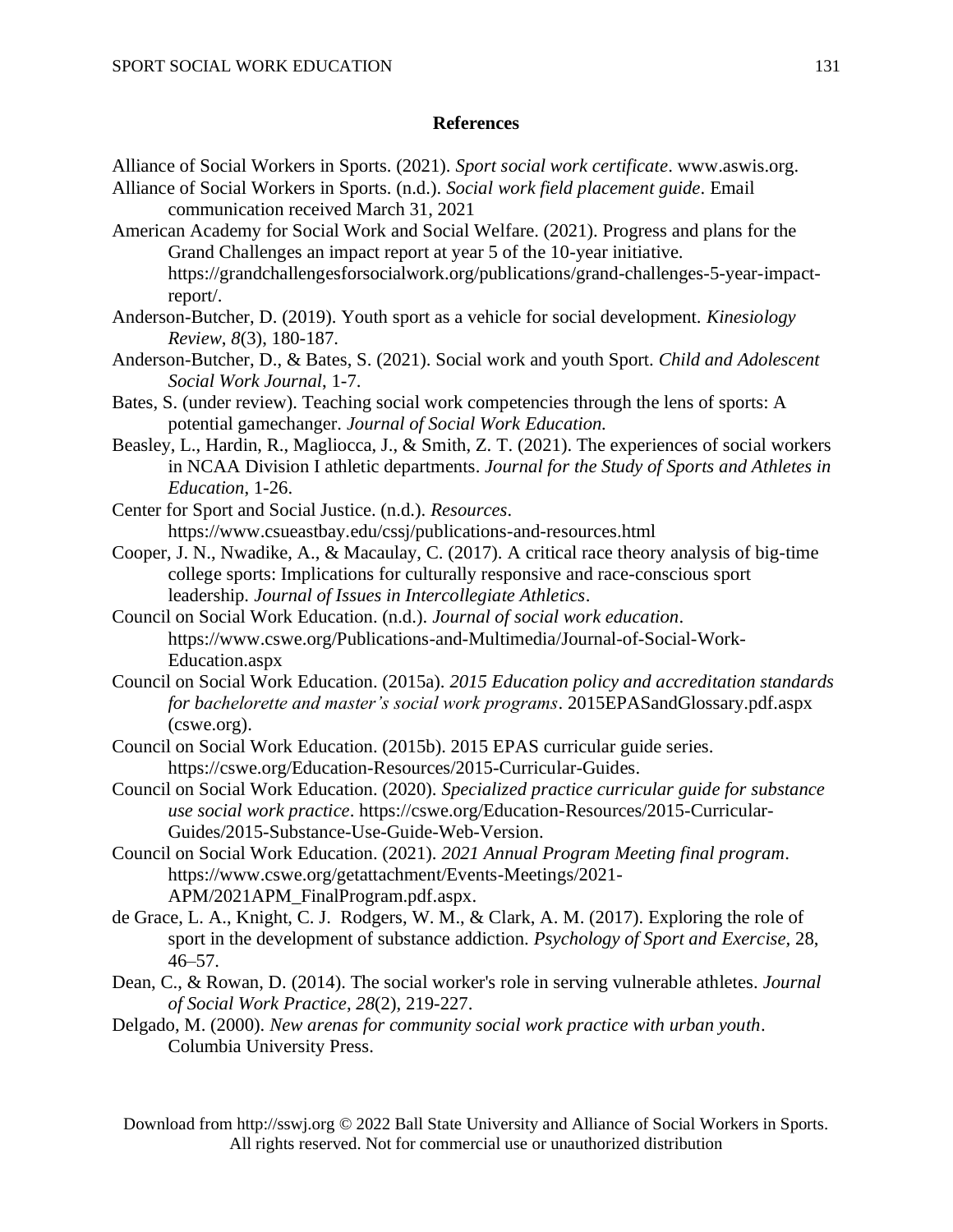- Diamond, J., & Radnofsky, L. (2021, April 2). MLB removes 2021 all-star game from Atlanta because of Georgia voting law. *Wall Street Journal*. https://www.wsj.com/articles/mlbremoves-2021-all-star-game-from-atlanta-because-of-georgia-voting-law-11617394748.
- Doerer, K. (2018, December 7). The NFL's problem with violence against women: A story of profit and apathy. *The Guardian*. https://www.theguardian.com/sport/2018/dec/07/thenfls-problem-with-violence-against-women-a-story-of-profit-and-apathy.
- Dorsch, T. E., Smith, A. L., Blazo, J. A., Coakley, J., Côté, J., Wagstaff, C. R., ... & King, M. Q. (2020). Toward an integrated understanding of the youth sport system. *Research Quarterly for Exercise and Sport*, 1-15.
- Edwards, H. (2018). *The revolt of the Black athlete. 50th anniversary edition.* University of Illinois Press.
- Eime, R. M., Young, J. A., Harvey, J. T., Charity, M. J., & Payne, W. R. (2013). A systematic review of the psychological and social benefits of participation in sport for children and adolescents: Informing development of a conceptual model of health through sport. *International Journal of Behavioral Nutrition and Physical Activity*, *10*(1), 1-21.
- Fagan, K. (2017). *What made Maddie run?* Little Brown.
- Gill, E. L. (2008). Mental health in college athletics: It's time for social work to get in the game. *Social Work*, *53*(1), 85-88.
- Grinberg, E. (2018, December 5). Kareem Hunt has been accused in three violent incidents this year. *CNN Sports*. https://www.cnn.com/2018/12/04/sport/kareem-hunt-previousincidents/index.html.
- Hancock, M., Lyras, A., & Ha, J. P. (2013). Sport for development programs for girls and women: A global assessment. *Journal of Sport for Development*, *1*(1), 15-24.
- Hartmann, D., & Kwauk, C. (2011). Sport and development: An overview, critique, and reconstruction. *Journal of Sport and Social Issues*, *35*(3), 284-305.
- Henderson, S. (2009). Crossing the line: Sport and the limits of civil rights protest. *The International Journal of the History of Sport*, *26*(1), 101-121.
- Hermens, N., Super, S., Verkooijen, K. T., & Koelen, M. A. (2017). A systematic review of life skill development through sports programs serving socially vulnerable youth. *Research Quarterly for Exercise and Sport*, *88*(4), 408-424.
- Jones, Z. C., & Seger, G. (2021, April 4). MLB moves All-Star Game out of Atlanta in response to Georgia's new voting law. *CBS News*. https://www.cbsnews.com/news/georgia-votinglaw-mlb-all-star-game-moved-out-atlanta/.
- Kelly, M. S., Berzin, S. C., Frey, A., Alvarez, M., Shaffer, G., & O'Brien, K. (2010). The state of school social work: Findings from the national school social work survey. *School Mental Health*, *2*(3), 132-141.
- King, W. (1998). *Stolen childhood: Slave youth in nineteenth century America*. Indiana University Press.
- Knight, R. (2021). *Mental health takes center stage at Tokyo Olympics*. https://today.tamu.edu/2021/08/06/mental-health-takes-center-stage-at-tokyo-olympics/.
- Kratz, S., & Rosado, S. (in press). Sport social work. *Social Worker's Desk Reference. 4th ed.* Oxford University Press.
- Kwan, M. Y., Cairney, J., Faulkner, G. E., & Pullenayegum, E. E. (2012). Physical activity and other health-risk behaviors during the transition into early adulthood: A longitudinal cohort study. *American Journal of Preventive Medicine*, 42(1), 14-20.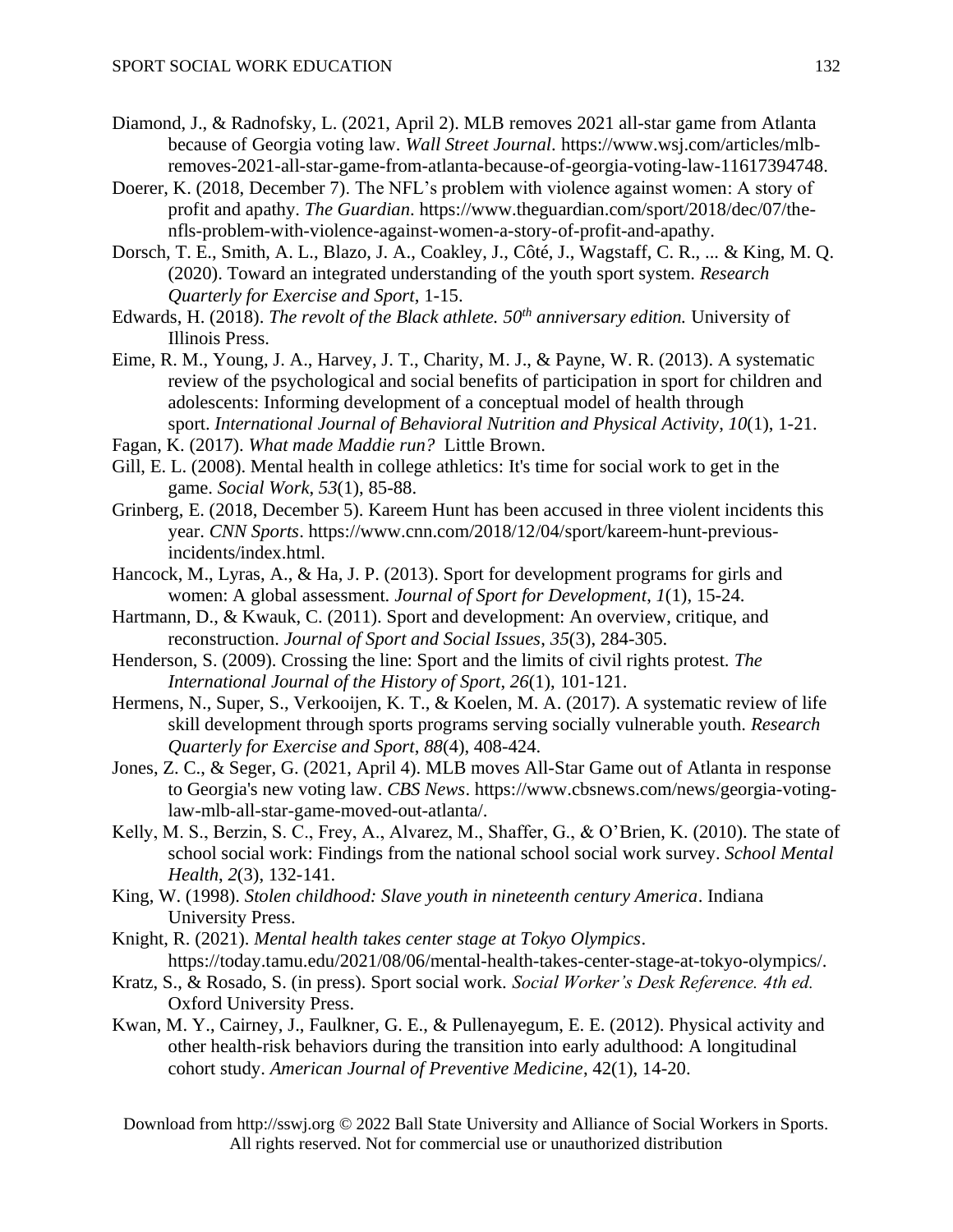- Lamar University. (2019). *SOWK 4320: Social work in sports*. Beaumont, Texas: Danny Bonaventura.
- Lapchick, R. (2019). The state of human trafficking and sports. *ESPN.com*. https://www.espn.com/espn/story/\_/id/25876477/the-rise-exposure-human-traffickingsports-world.
- Laureus Sport for Good. (2021). *Annual review 2020: Fighting against the odds*. https://www.laureus.com/getmedia/6ef70553-2b24-4f72-b4c8-482086cc3fbb/Laureus-Annual-Review-2020-DIGITAL.pdf.
- Lawson, H. A., & Anderson-Butcher, D. (2000). The social work of sport. In C. Simard, G. Thibault, C. Goulet, C. Pare, & F. Bilodeau (Eds.), *Sport for all and governmental policies* (pp. 480–489). International Olympic Committee.
- Longman, J. (2021). I'm not just a kid who did something wrong. *The New York Times*. https://www.nytimes.com/2021/07/12/sports/texas-high-school-football-assaultreferee.html.
- Love, K. (2020). To anybody going through it. *The Player's Tribune*. https://www.theplayerstribune.com/articles/kevin-love-mental-health.
- Lucio, R., Rapp-McCall, L., & Campion, P. (2020). The creation of a human trafficking course: Interprofessional collaboration from development to delivery. *Advances in Social Work*, 20(2), 394–408.
- Magier, E., Newman, T., Kimiecik, C., Okamoto, K., Beasley, L., Shute, L., & Tucker, A. (accepted). Understanding the needs of social workers in sport settings: Opportunities for specialized education and training. *Journal of Social Work Education*.
- Mahapatra, N., Faulkner, M., & Schatz, M. (2019). Forefront of human rights issues. *Critical Social Work*, 17(1).
- McGoldrick, M., Gerson, R., & Petry, S. (2020). *Genograms: Assessment and treatment*. Norton.
- McHenry, L. K., Beasley, L., Zakrajsek, R. A., & Hardin, R. (2021). Mental performance and mental health services in sport: A call for interprofessional competence and collaboration. *Journal of Interprofessional Care*, 1-9.
- Mission 89. (2021). *Mission 89 activity report 2019*. https://mission89.org/wpcontent/uploads/2020/10/MISSION 89 2019 ACTIVITY REPORT.pdf.
- Moore, M., & Gummelt, G. (2019). *Sport social work: Promoting the functioning and well-being of college and professional athletes*. Cognella Academic Publishing.
- National Collegiate Athletic Association. (2021). *NCAA goals study*. https://www.ncaa.org/about/resources/research/ncaa-goals-study.
- National Collegiate Athletic Association Sport Science Institute. (2016). *Mental health best practices: Understanding and supporting student-athlete mental wellness.* https://ncaaorg.s3.amazonaws.com/ssi/mental/SSI\_MentalHealthBestPractices.pdf.
- Network for Social Work Management. (2020). *Competencies.*
	- https://socialworkmanager.org/competencies/.
- Newman, T. J., Okamoto, K., Kimiecik, C., Sohns, E., Burns, M., & Magier, E. (2019). The role of social workers in sport: Shared values, interprofessional collaborations, and unique contributions. *Journal of Sport Psychology in Action*, *10*(3), 160-173.
- Wichita State University. (2018). *SCWK:611Q: Social Work and Sports*. Wichita, Kansas: Traci Nigg.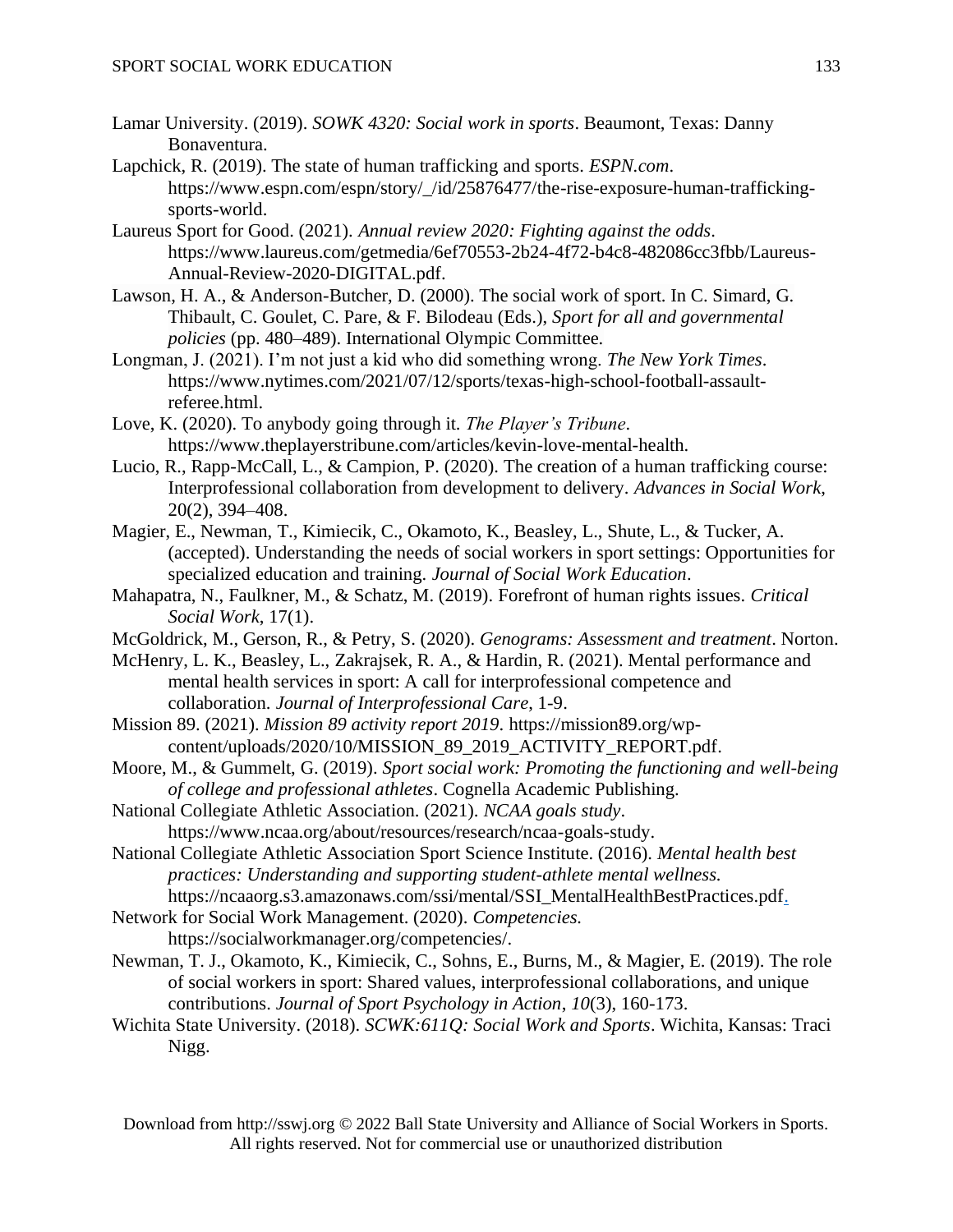- Nkang, I. (2019). How the search for football's next big thing is fueling a modern-day slave trade. *The Conversation*. https://theconversation.com/how-the-search-for-footballs-nextbig-thing-is-fuelling-a-modern-day-slave-trade-121350.
- Parnell, D., & Krustrup, P. (2018). *Sport and health: Exploring the current state of play* (1st ed., Vol. 1). Routledge.
- Pomeroy, E. C. & Garcia, R. B. (2017). *Direct practice skills for evidence-based social work.* Springer.
- Prof2Prof. (n.d.) *Home*. https://www.prof2prof.com/.
- Rao, A. L. (2018). Athletic suicide separating fact from fiction and navigating the challenging road ahead. *Current Sports Medicine Reports*, *17*(3), 83-84.
- Reinert, M, Fritze, D. & Nguyen, T. (2021). *The state of mental health in America 2022*. Mental Health America.
- Reynolds, J. F. (2017). Jane Addams' forgotten legacy: Recreation and sport. *Journal of Issues in Intercollegiate Athletics*, 11-18.
- Rollnick, S., Fade, J., Breckon, J., & Moyers, T. B. (2020). *Coaching athletes to be their best: Motivational interviewing in sports.* Guilford.
- Saleebey, D. (2011). Some basic ideas about the strengths perspective. In F. J. Turner (Ed.), *Interlocking theoretical approaches* (pp. 477–485). Oxford University Press.
- Set the Expectation. (2021). *Mission.* https://www.settheexpectation.org/about-ste/mission.
- Spencer, E. A., & Limperos, A. M. (2020). ESPN's coverage of intimate partner violence in the National Football League. *Communication and Sport*, 8(1), 3–25.
- Sports Media Watch. (2021). *Super Bowl ratings history (1967- present).* https://www.sportsmediawatch.com/super-bowl-ratings-historical-viewership-chart-cbsnbc-fox-abc/.
- Sudano, L. E., & Miles, C. M. (2017). Mental health services in NCAA Division I athletics: A survey of head ATCs. *Sports Health*, *9*(3), 262-267.
- Sundgot-Borgen, J., & Torstveit, M. K. (2004). Prevalence of eating disorders in elite athletes is higher than in the general population. *Clinical Journal of Sport Medicine*, *14*(1), 25-32.
- The Ohio State University. (2021). *SOWO 2110: Prevention and youth development through sport, recreation, and play*. Columbus, Ohio: Dawn Anderson-Butcher.
- Texas Christian University. (2021). *SWK 40443: Social work and social justice through sport.* Fort Worth, Texas: Samantha Bates.
- Tracy, M. (2016, January 25). Florida State settles suit over Jameis Winston rape inquiry. *The New York Times*. https://www.nytimes.com/2016/01/26/sports/football/florida-state-topay-jameis-winstons-accuser-950000-in-settlement.html.
- Trujillo, D. (2021, February 12). 75 people arrested during Super Bowl week in human trafficking operation. *ABC Action News.* https://www.abcactionnews.com/news/regionhillsborough/75-people-arrested-during-super-bowl-week-in-human-traffickingoperation.
- Tulane University Center for Sport. (n.d.). *Research.* https://centerforsport.tulane.edu/research.
- Tulane University Office of the University Registrar. (2021). *Consortium registration*. https://registrar.tulane.edu/consortium#:~:text=Consortium%20Registration%20Tulane% 2C%20Loyola%2C%20Dillard%2C%20UNO%20%28ROTC%20courses,the%20approv al%20of%20the%20student's%20dean%20and%20advisor.
- Turner, R. W. (2018). *N.F.L.: Not for long: The life and career of the NFL athlete*. Oxford University Press.
	- Download from http://sswj.org © 2022 Ball State University and Alliance of Social Workers in Sports. All rights reserved. Not for commercial use or unauthorized distribution